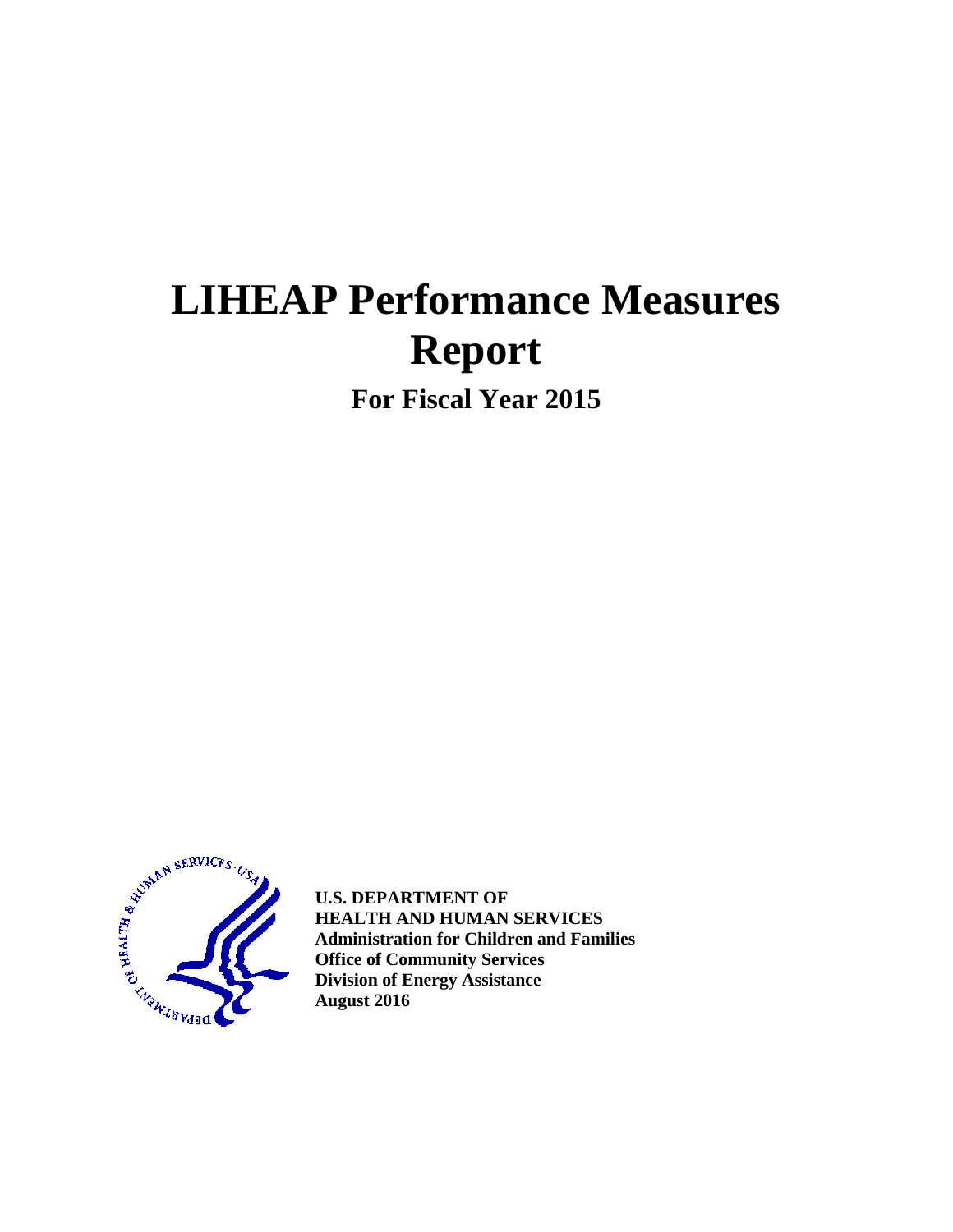# **LIHEAP Performance Measures Report**

# **For Fiscal Year 2015**

This document has been prepared for the Office of Community Services' Division of Energy Assistance by APPRISE Incorporated under contract #HHSP233201450049A. The statements, findings, conclusions, and recommendations are solely those of analysts from APPRISE and do not necessarily reflect the views of EIA or HHS.

Copies of this document can be obtained by contacting Peter Edelman of the Division of Energy Assistance at the following address:

> Administration for Children and Families Office of Community Services Division of Energy Assistance 370 L'Enfant Promenade SW Washington, DC 20447

E-mail: [peter.edelman@acf.hhs.gov](mailto:peter.edelman@acf.hhs.gov) Web site: <http://www.acf.hhs.gov/programs/ocs/liheap/>

August 2016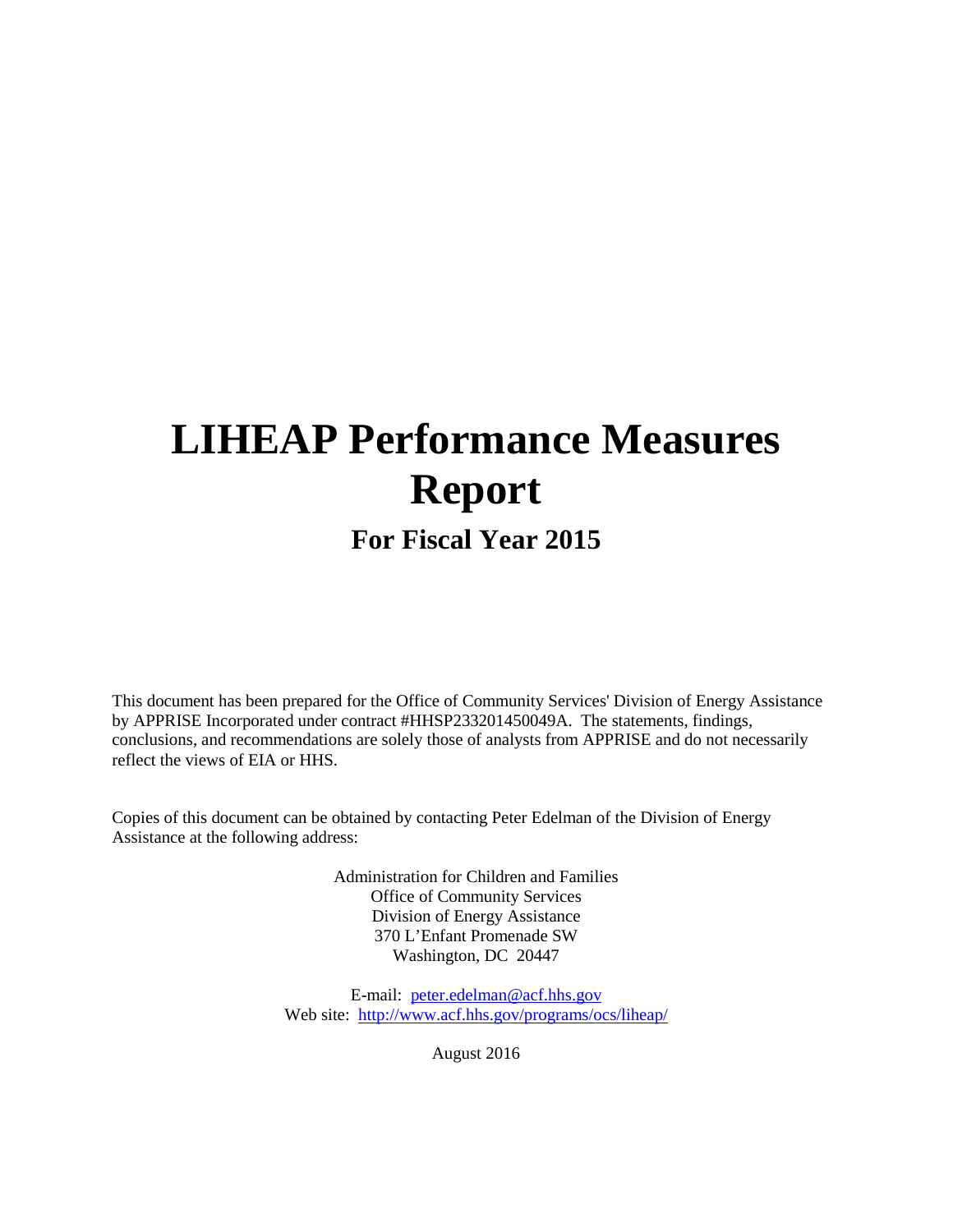| <b>Table of Contents</b>                  |  |
|-------------------------------------------|--|
| <b>Figures and Tables</b>                 |  |
| <b>List of Acronyms and Abbreviations</b> |  |
|                                           |  |
|                                           |  |
|                                           |  |
|                                           |  |
|                                           |  |
|                                           |  |
|                                           |  |
|                                           |  |
|                                           |  |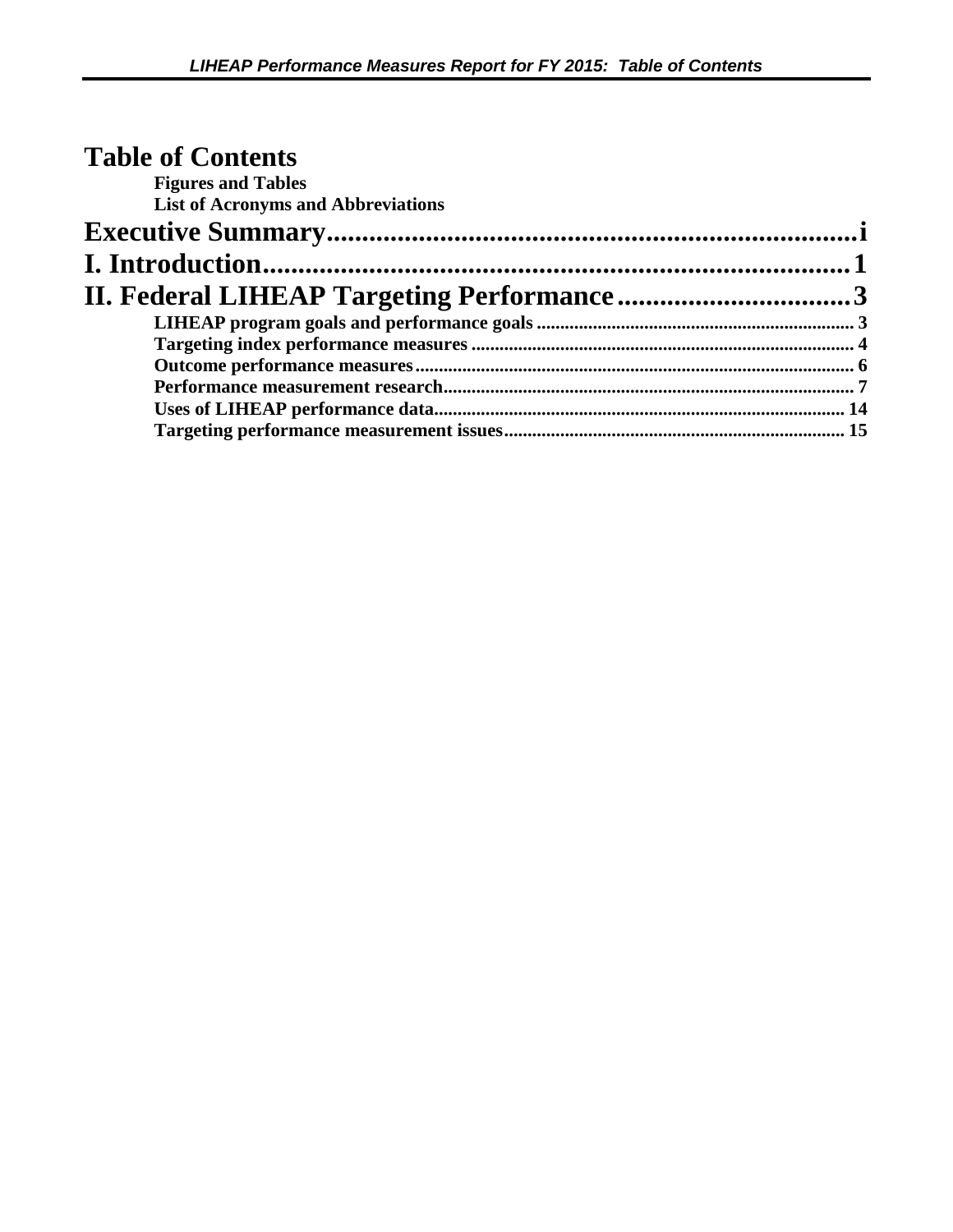# <span id="page-3-0"></span>**Figures and Tables**

| Table 2-1a. LIHEAP recipiency targeting performance measure 1A: Increase the recipiency targeting  |    |
|----------------------------------------------------------------------------------------------------|----|
| index score of LIHEAP households having at least one member 60 years or older (reported for FY     |    |
|                                                                                                    | 10 |
| Table 2-1b. LIHEAP recipiency targeting performance measure 1A: Increase the recipiency targeting  |    |
| index score of LIHEAP households having at least one member five years or younger (reported for    |    |
|                                                                                                    | 12 |
| Table 2-2. LIHEAP recipiency targeting index of high-burden households by region for FY 2001 from  |    |
| the 2001 RECS and the 2001 RECS LIHEAP Supplement, for FY 2005 from the 2005 RECS, and             |    |
|                                                                                                    | 13 |
| Table 2-3. LIHEAP benefit targeting index of high-burden households by region for FY 2001 from the |    |
| 2001 RECS and the 2001 RECS LIHEAP Supplement, for FY 2005 from the 2005 RECS, and for             |    |
| FY 2010 from the 2009 RECS                                                                         | 13 |
| Table 2-4. LIHEAP burden reduction targeting of high-burden households by region for FY 2001 from  |    |
| the 2001 RECS and the 2001 RECS LIHEAP Supplement, for FY 2005 from the 2005 RECS, and             |    |
|                                                                                                    | 13 |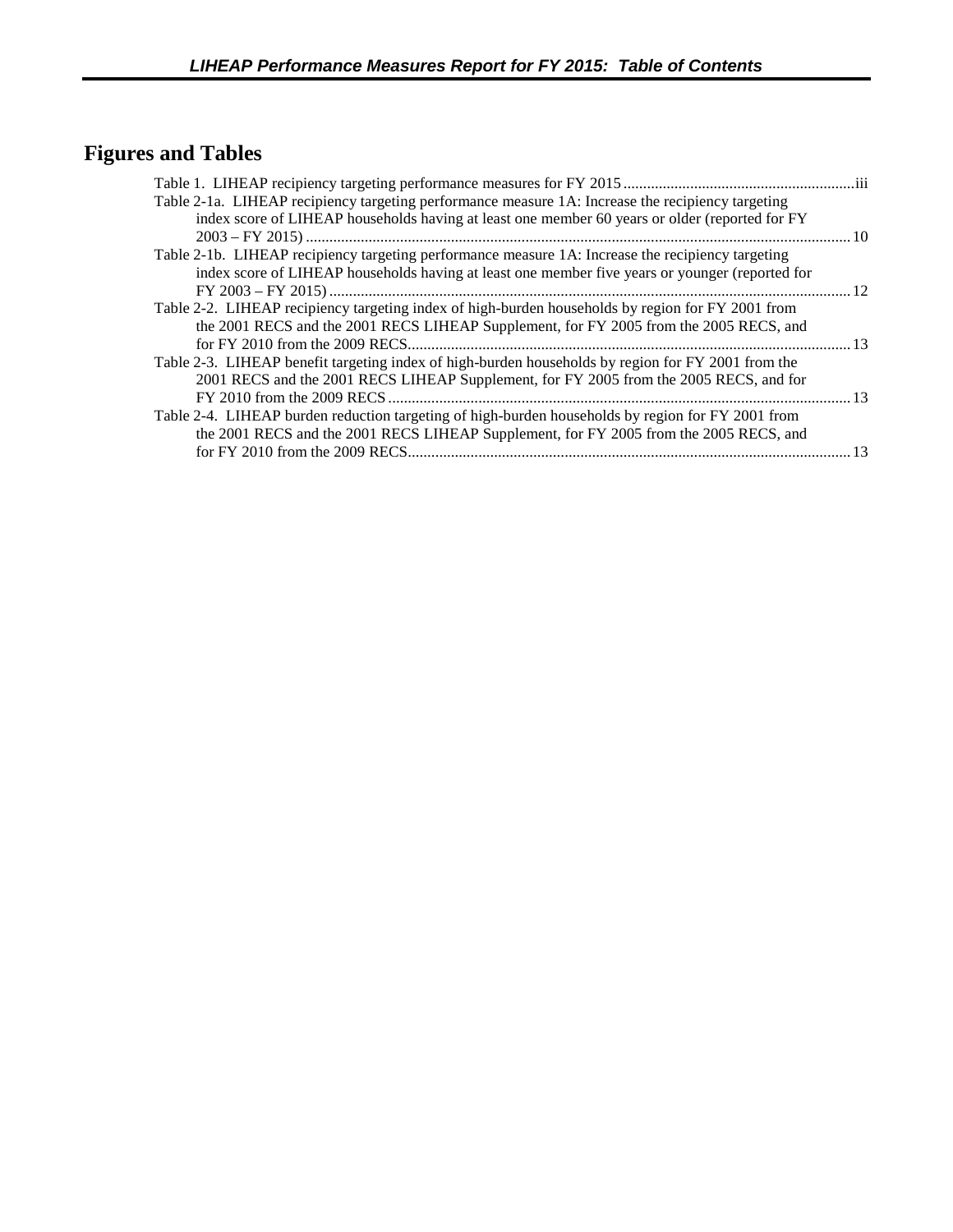# <span id="page-4-0"></span>**List of Acronyms and Abbreviations**

| ACF           | HHS's Administration for Children and Families                     |
|---------------|--------------------------------------------------------------------|
| <b>ASEC</b>   | CPS Annual Social and Economic Supplement                          |
| <b>Btu</b>    | British thermal unit                                               |
| <b>CDD</b>    | Cooling Degree Day                                                 |
| <b>CPI</b>    | <b>Consumer Price Index</b>                                        |
| <b>CPS</b>    | <b>Current Population Survey</b>                                   |
| <b>DEA</b>    | <b>OCS's Division of Energy Assistance</b>                         |
| <b>DOE</b>    | U.S. Department of Energy                                          |
| EIA           | DOE's Energy Information Administration                            |
| FY.           | Federal Fiscal Year / Fiscal Year                                  |
| <b>GPRA</b>   | Government Performance and Results Act of 1993 (Public Law 103-62) |
| <b>HDD</b>    | <b>Heating Degree Day</b>                                          |
| <b>HHS</b>    | U.S. Department of Health and Human Services                       |
| <b>LIHEAP</b> | Low Income Home Energy Assistance Program                          |
| <b>NEADA</b>  | National Energy Assistance Directors' Association                  |
| <b>NEUAC</b>  | National Energy and Utility Affordability Coalition                |
| <b>OCS</b>    | ACF's Office of Community Services                                 |
| <b>PMIWG</b>  | <b>LIHEAP Performance Measures Implementation Work Group</b>       |
| <b>RECS</b>   | <b>Residential Energy Consumption Survey</b>                       |
|               |                                                                    |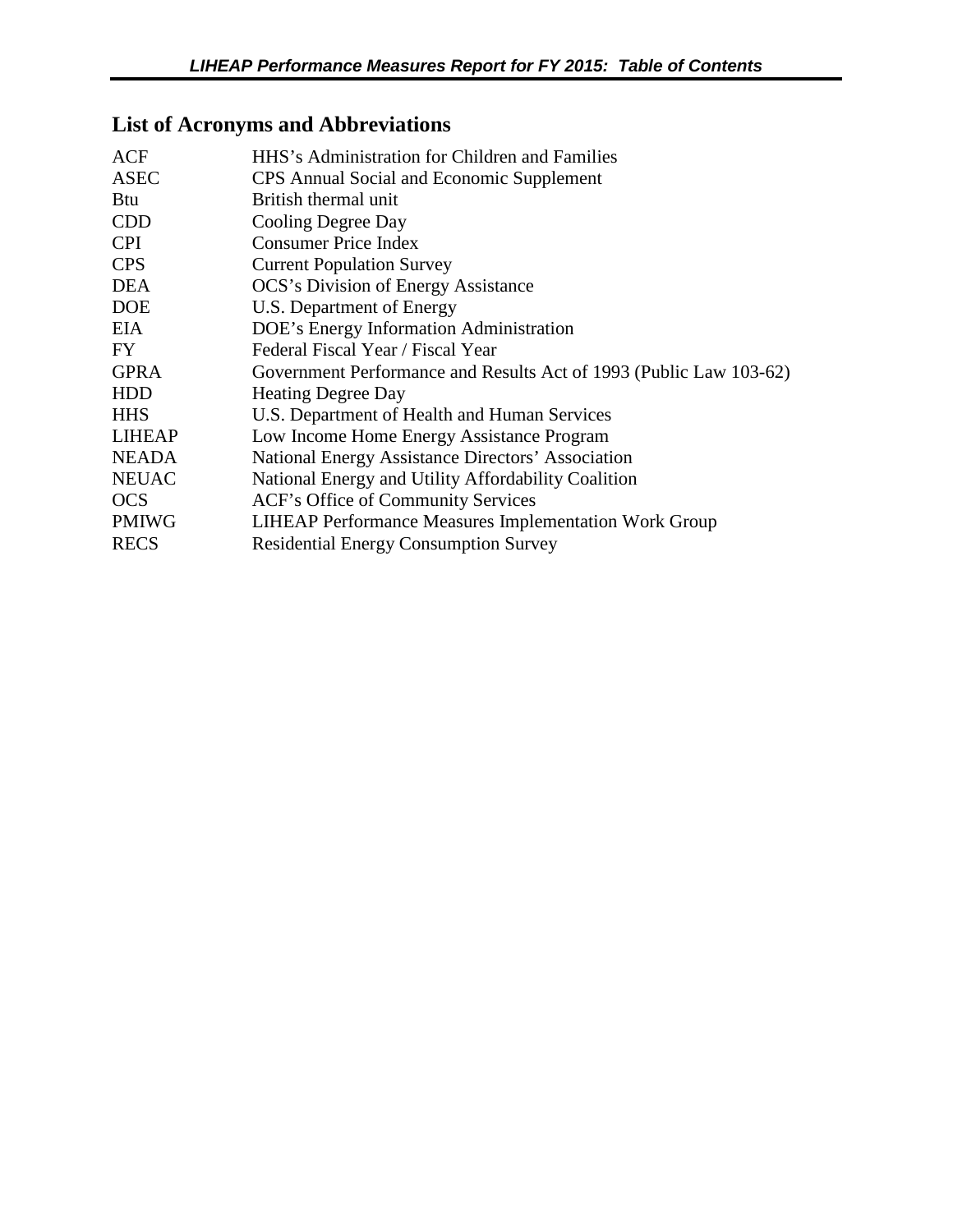# <span id="page-5-0"></span>**Executive Summary**

The Low Income Home Energy Assistance Program (LIHEAP) is administered at the federal level by the U.S. Department of Health and Human Services (HHS) Administration for Children and Families (ACF). The Government Performance and Results Act of 1993 (GPRA) focuses on program results to provide Congress with objective information on the achievement of statutory objectives or program goals. The resulting performance data are to be used in making decisions on budget and appropriation levels.

ACF's budget justification for Congress, which contains the LIHEAP performance plan, takes into account the fact that the federal government does not provide LIHEAP assistance to the public. Instead, the federal government provides funds to states, federal- or state-recognized Indian tribes and tribal organizations, and insular areas to administer LIHEAP at the local level. The LIHEAP performance plan also takes into account the fact that LIHEAP is a block grant whereby LIHEAP grantees have broad flexibility to design their programs, within very broad federal guidelines, to meet the needs of their citizens.

This report presents statistics for LIHEAP performance measurement at the national and regional levels for state grantees (50 states plus the District of Columbia, referred to as "states" throughout this report). The primary information source for the data on performance measurement is the *LIHEAP Household Report for FY 2015*. This survey collects data from the states on the number of households served by the LIHEAP program, as well as demographic and income characteristics of assisted households, and is conducted annually by HHS. Data reported by grantees are combined with estimates of the federally income eligible population from the U.S. Census Bureau's Current Population Survey (CPS) Annual Social and Economic Supplement (ASEC) to measure targeting performance on key program metrics.<sup>[1](#page-5-1)</sup> Additional analyses of LIHEAP assisted households are made using data from the Residential Energy Consumption Survey (RECS), fielded by the Energy Information Administration (EAI) of the U.S. Department of Energy (DOE).

# **LIHEAP program goals and performance goals**

In federal fiscal year (FY) 2015, about 16 percent of federally income eligible households received assistance with their heating costs. Given that limitation, the LIHEAP statute requires LIHEAP grantees to provide, in a timely manner, that the highest level of assistance will be furnished to those households that have the lowest incomes and the highest energy costs or needs in relation to income, taking into account family size. The LIHEAP statute identifies two groups of low income households as having the highest needs:

- *Vulnerable Households*: Vulnerable households are those with at least one member that is a young child, an individual with disabilities, or a frail older individual.
- *High-Burden households*: High-burden households are those with the lowest incomes and highest home energy costs.

Based on the national LIHEAP program goals, ACF has focused its annual performance goals and measurement on targeting income eligible vulnerable households. Subject to the availability of data, ACF also is interested in the performance of LIHEAP with respect to targeting households with the highest home energy burden.

<span id="page-5-1"></span><sup>&</sup>lt;sup>1</sup> Federally income-eligible population refers to households with income at or below the greater of 150 percent of HHS poverty guidelines (HHSPG) or 60 percent of state median income, depending on household size.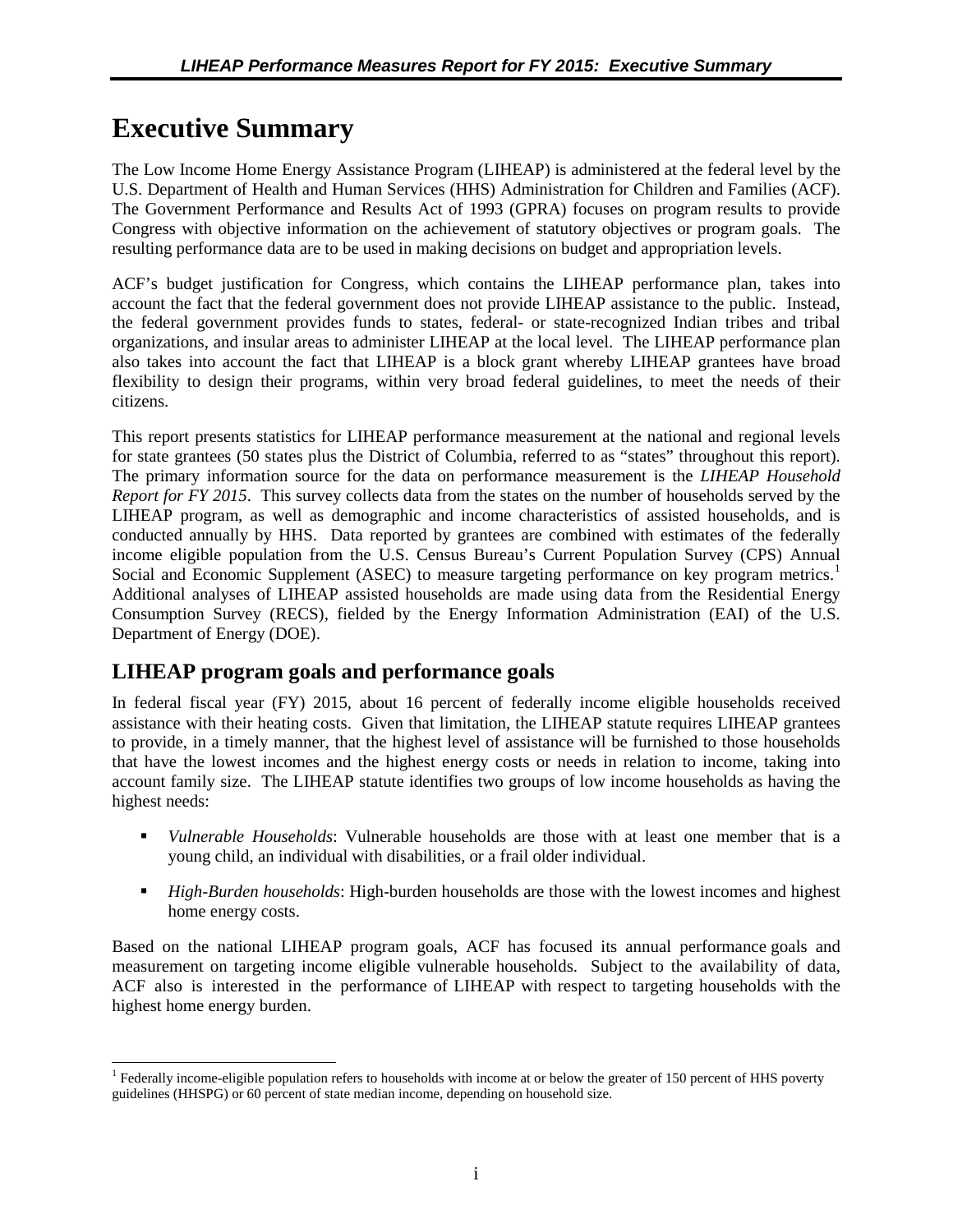## **Targeting Index performance measures**

Performance goals must be measurable in order to determine if the goals are being achieved. ACF has developed a set of performance measures (i.e., targeting indexes) that show the extent to which LIHEAP meets its performance goals. These measures show LIHEAP's performance in targeting vulnerable and high-burden households:

- The *recipiency targeting index* quantifies targeting with respect to receipt of LIHEAP benefits.
- The *benefit targeting index* quantifies targeting with respect to the level of LIHEAP benefits.
- The *burden reduction targeting index* quantifies targeting with respect to the burden reduction resulting from LIHEAP benefits.

The development of these indexes facilitates tracking of recipiency, benefit, and burden reduction performance for vulnerable and high-burden households. Using these indexes, ACF established the following LIHEAP performance measures

- Increase the recipiency targeting index score of LIHEAP households having at least one member 60 years or older.
- **Maintain the recipiency targeting index score of LIHEAP households having at least one member** five years or younger.

In FY 2015, some grantees optionally collected data on LIHEAP assisted households necessary for reporting to HHS on LIHEAP benefit targeting and burden reduction targeting. Beginning in FY 2016, grantees will be required to collect and report these data to HHS, and grantees will be able to use these data to assess the status of their programs. These are Developmental Measures that will be reviewed by HHS and grantees to assess their value in documenting the performance of the LIHEAP program.

## **Outcome performance measures**

ACF seeks to improve the way in which it measures LIHEAP's performance. The indicators that ACF uses to measure LIHEAP's performance, the young child and elderly recipiency targeting indexes, serve only as proxies for LIHEAP's outcomes. ACF intended these proxies to be replaced by more outcomefocused measures.

In June 2008, ACF established the LIHEAP Performance Measures Planning Work Group, consisting of state LIHEAP directors and ACF staff. The Work Group drafted a set of potential LIHEAP performance measures that could be useful to both the states and ACF.

In April 2010, ACF established a follow-up group, the LIHEAP Performance Measures Implementation Work Group (PMIWG), consisting of state LIHEAP directors and ACF staff. The PMIWG will be active through at least September 2016 in evaluating grantees' ability to collect and report on newly established measures and also establishing definitions relating to the new measures.

## **Performance measurement research**

ACF has funded several studies to develop a better understanding of LIHEAP targeting performance measurement. Two of these studies recommended that ACF consider making changes in the performance measurement plan for LIHEAP.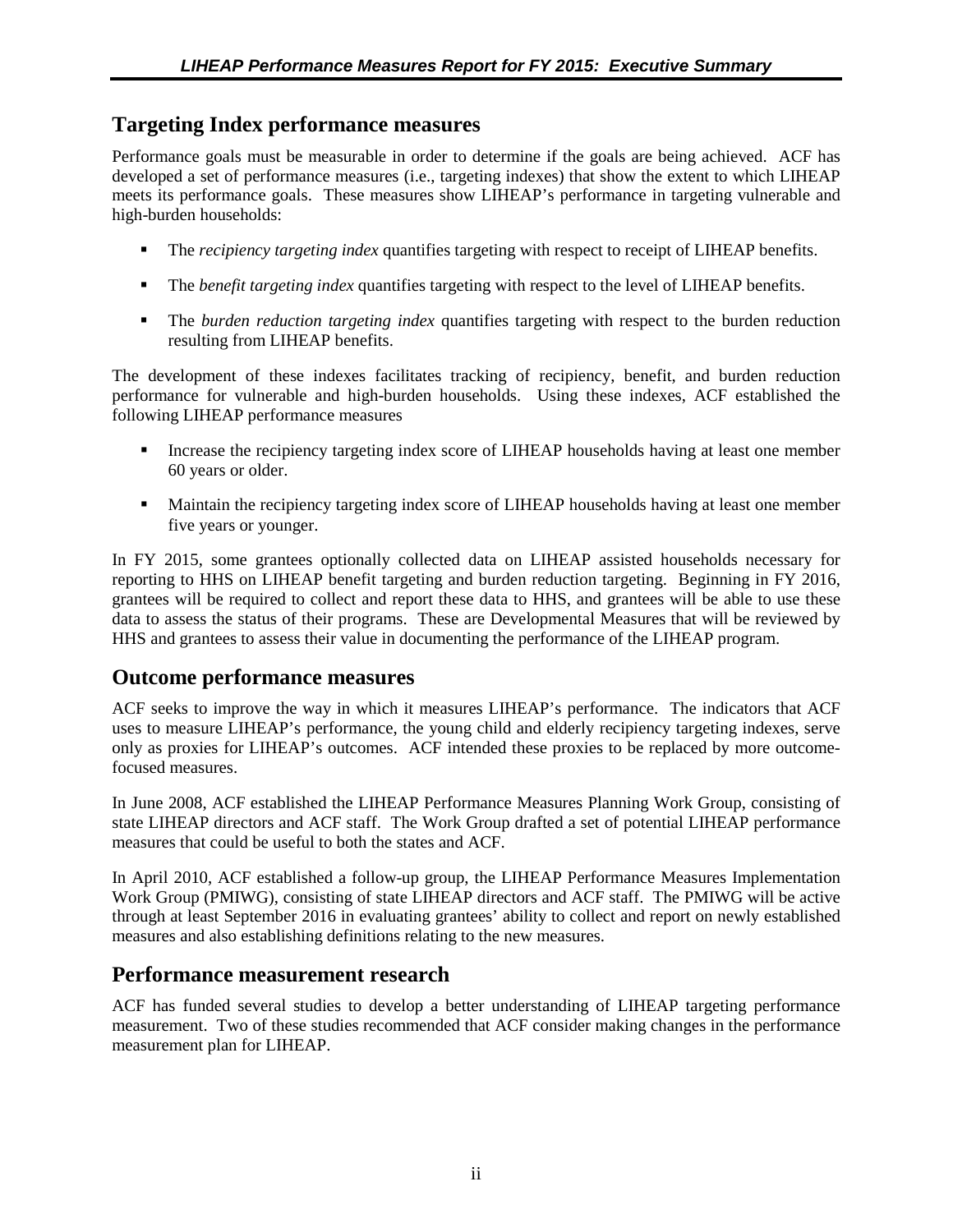- <span id="page-7-0"></span> Validation Study – The performance measurement validation study examined the available data sources for estimating the targeting indexes required by the performance measurement plan for LIHEAP and identified the data sources that furnished the most reliable data.<sup>[2](#page-7-1)</sup>
- Energy Burden Study The energy burden evaluation study used the 2001 RECS LIHEAP Supplement to measure the baseline performance of LIHEAP in serving high-burden households and to examine the competing demands associated with targeting vulnerable and high-burden households. $3$

ACF has implemented the recommendations from the Validation Study. Additional resources would be required to implement the recommendations from the Energy Burden Study.

# **Performance measurement statistics**

 $\overline{a}$ 

HHS's *[Fiscal Year 2017 Annual Performance Report and](http://www.hhs.gov/sites/default/files/fy2017-performance-plan_remediated.pdf) Performance Plan* furnished measurements of targeting performance nationally. The performance report showed the national LIHEAP target scores for FY 2015, and national LIHEAP target scores and performance results for prior years. Table 1 below shows that in FY 2015, nationally, the LIHEAP program exceeded its target score for assisting income eligible households with at least one elderly member (60 years old and over), but fell short of its target score for assisting income eligible households with at least one young child (5 years old or younger). However, the results also show that in FY 2015, nationally, the LIHEAP program more effectively targeted assistance to income eligible households with at least one young child than it did income eligible households with at least one elderly member, despite exceeding the fiscal year target score for households with elderly members and falling short of the fiscal year target score for households with young children.

|  |  | Table 1. LIHEAP recipiency targeting performance measures for FY 2015 |  |  |
|--|--|-----------------------------------------------------------------------|--|--|
|  |  |                                                                       |  |  |

| Performance measurement statistic                                                                                      | <b>Target</b> | <b>Result</b> |
|------------------------------------------------------------------------------------------------------------------------|---------------|---------------|
| Increase the recipiency targeting index score for<br>LIHEAP recipient households having at least one<br>elderly member | 80            | 81            |
| Increase the recipiency targeting index score for<br>LIHEAP recipient households having at least one<br>young child    | 112           | 107           |

<span id="page-7-1"></span><sup>2</sup> *LIHEAP Targeting Performance Measurement Statistics: GPRA Validation of Estimation Procedures*, September 2004, prepared by APPRISE Incorporated under PSC Order No. 043Y00471301D. [http://www.acf.hhs.gov/sites/default/files/ocs/gpra\\_validation\\_report\\_final.pdf](http://www.acf.hhs.gov/sites/default/files/ocs/gpra_validation_report_final.pdf)

<span id="page-7-2"></span><sup>3</sup> *LIHEAP Energy Burden Evaluation Study*, July 2005, Report prepared by APPRISE Incorporated under PSC Order No. 043Y00471301D. [http://www.acf.hhs.gov/sites/default/files/ocs/study\\_july\\_05.doc](http://www.acf.hhs.gov/sites/default/files/ocs/study_july_05.doc)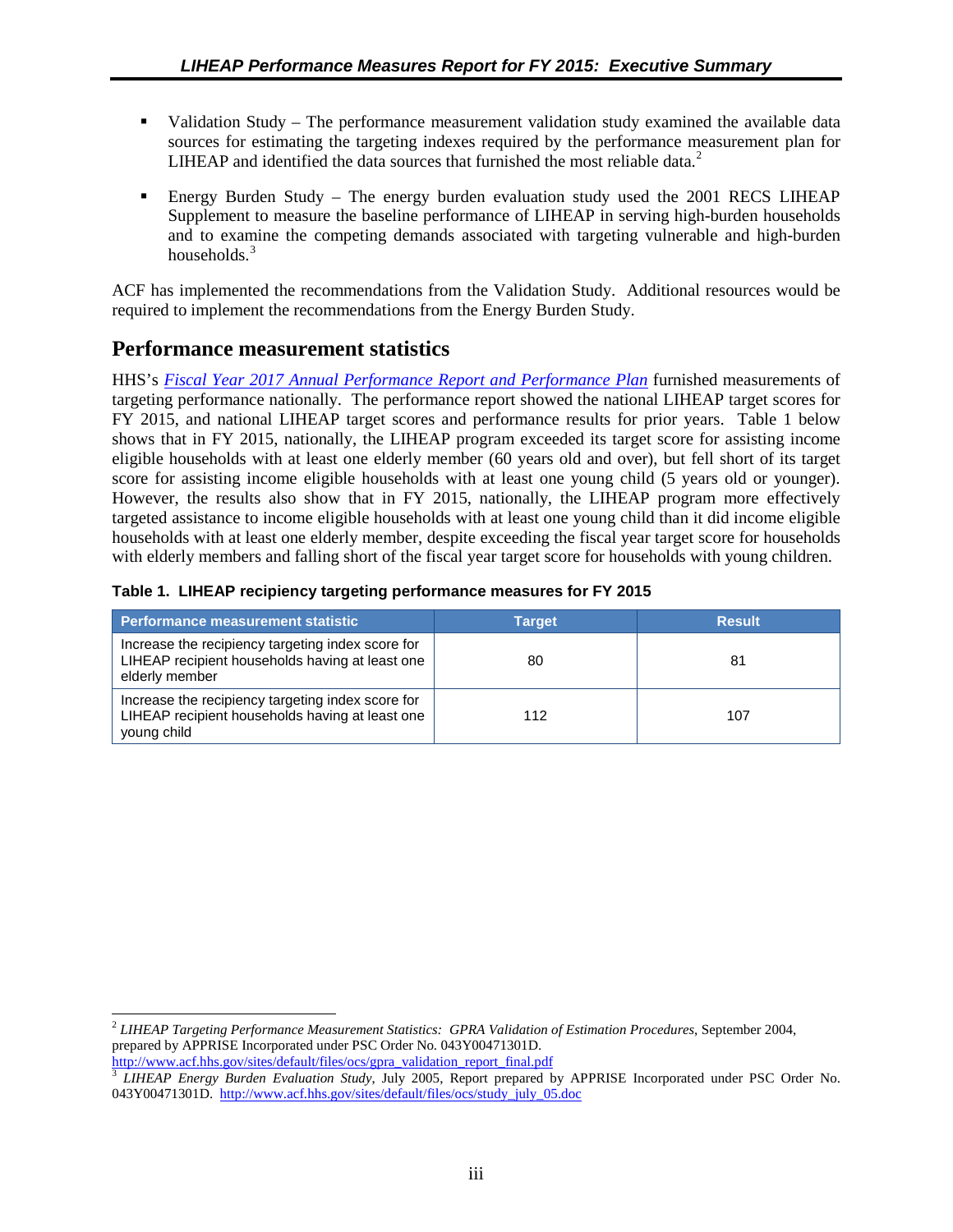# <span id="page-8-0"></span>**I. Introduction**

The Low Income Home Energy Assistance Program (LIHEAP) is authorized by Title XXVI of the Omnibus Budget Reconciliation Act of 1981 (OBRA), Public Law 97-35, as amended. Administration for Children and Families (ACF) within the U.S. Department of Health and Human Services (HHS) administers LIHEAP at the federal level. ACF awards annual LIHEAP block grants to assist eligible low income households in meeting their home energy costs. ACF issues such grants to the 50 states and the District of Columbia, certain Indian tribes and tribal organizations, and certain U.S. insular areas.

In 1994, Congress amended the purpose of LIHEAP to clarify that LIHEAP is "to assist low income households, particularly those with the lowest incomes, that pay a high proportion of household income for home energy, primarily in meeting their immediate home energy needs" (The Human Services Amendments of 1994, P.L. 103-252, Sec. 302). Congress further indicated that LIHEAP grantees need to reassess their LIHEAP benefit structures to ensure that they are actually targeting those low income households that have the highest energy costs or needs. The Energy Policy Act of 2005 (P.L. 109-58) reauthorized LIHEAP through Fiscal Year (FY) 2007 without substantive changes. LIHEAP's reauthorization is currently pending.

For LIHEAP grantees to reassess their LIHEAP benefit structures, they need performance statistics on LIHEAP applicants and eligible households. In addition, they need technical assistance in how to make use of the performance statistics in planning and implementing changes to their programs.

The *LIHEAP Performance Measures Report for FY 2015* focuses on ACF's approach to LIHEAP performance measurement. It describes performance measurement procedures and furnishes baseline data on targeting performance for LIHEAP over time. Previously, this report was published as part of the *LIHEAP Home Energy Notebook*, which included additional sections on the latest national and regional data on home energy consumption, expenditures, and burden; low income home energy trends and trends in LIHEAP for the period 1979 to present; characteristics of the low income population in each state; and special studies of important issues related to LIHEAP and low income home energy needs. Beginning with data for FY 2015, the individual sections of the *LIHEAP Home Energy Notebook* have been published separately in an effort to make the data available to LIHEAP grantees in a more timely fashion.

The performance measurement data presented in this report were derived from the following sources:

- State annual *LIHEAP Household Report* ACF set a goal for the states to submit their final *LIHEAP Household Report for Federal Fiscal Year (FFY) 2015* by December 31, 2015. Each *LIHEAP Household Report* needs to be received, reviewed, processed, and compared against data from each state's *LIHEAP Grantee Survey* that was conducted in February 2016 as part of the *LIHEAP Performance Data Form for Federal Fiscal Year (FFY) 2015*. The data on the number of LIHEAP households assisted in FY 2015 will be included in the *LIHEAP Report to Congress*  for FY 2015.
- CPS ASEC The Current Population Survey (CPS) is a national household sample survey that is conducted monthly by the Bureau of the Census. The CPS Annual Social and Economic Supplement (ASEC) includes data that allow the user to characterize household demographic characteristics. The CPS ASEC is the best source of annual national data for estimating the number of income eligible households and the number of income eligible vulnerable households. The CPS ASEC data used to prepare performance statistics for FY 2015 were available in October 2015.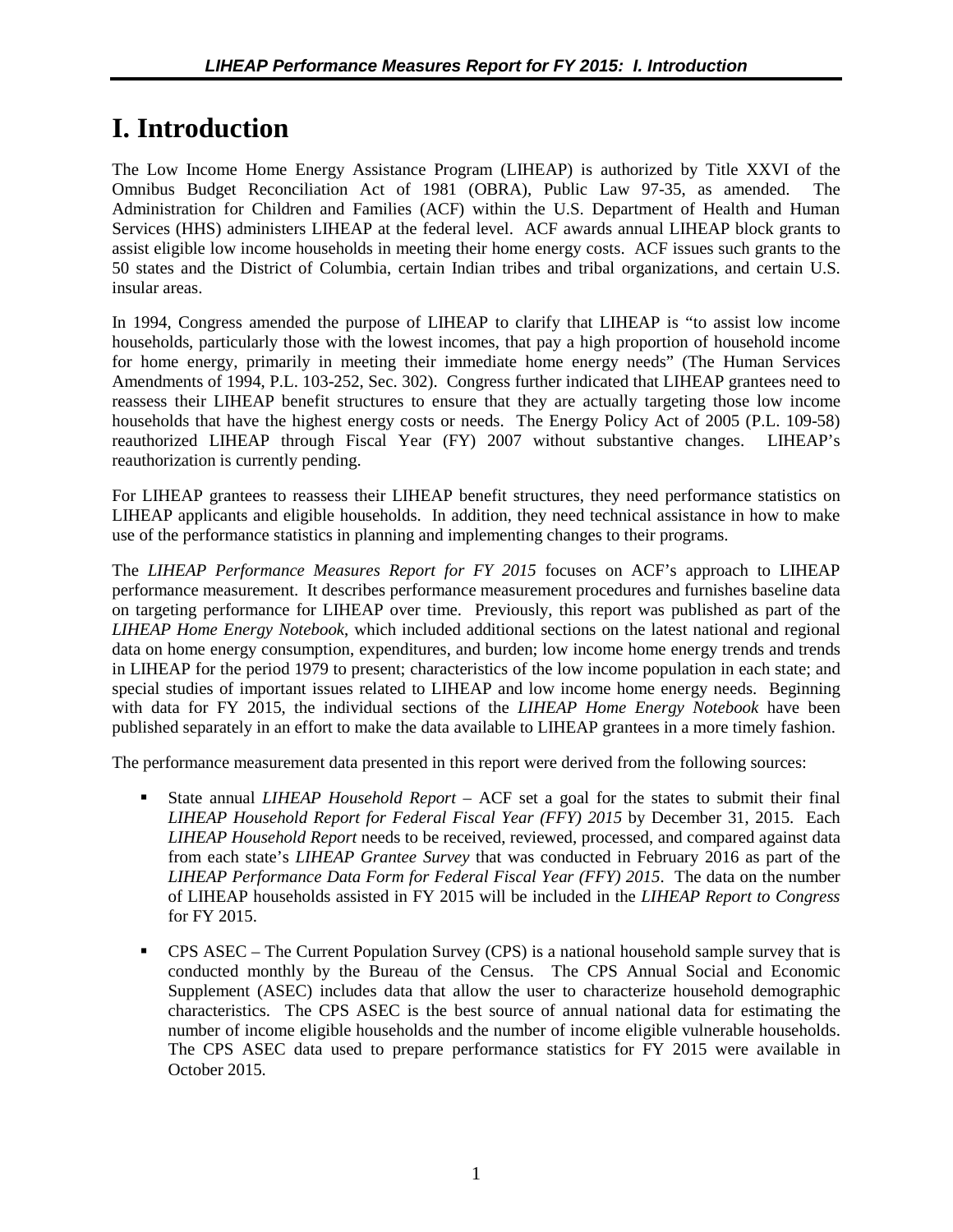RECS – The Energy Information Administration's (EIA's) Residential Energy Consumption Survey (RECS) is a national household sample survey that is conducted approximately once every four years. However, the most recent RECS was conducted in 2009. The 2001 RECS data were used for baseline measurement of targeting performance for high energy burden households and can track longer-term changes in performance over time (2001 to 2009). The RECS currently cannot furnish annual updates on LIHEAP targeting performance for high energy burden households.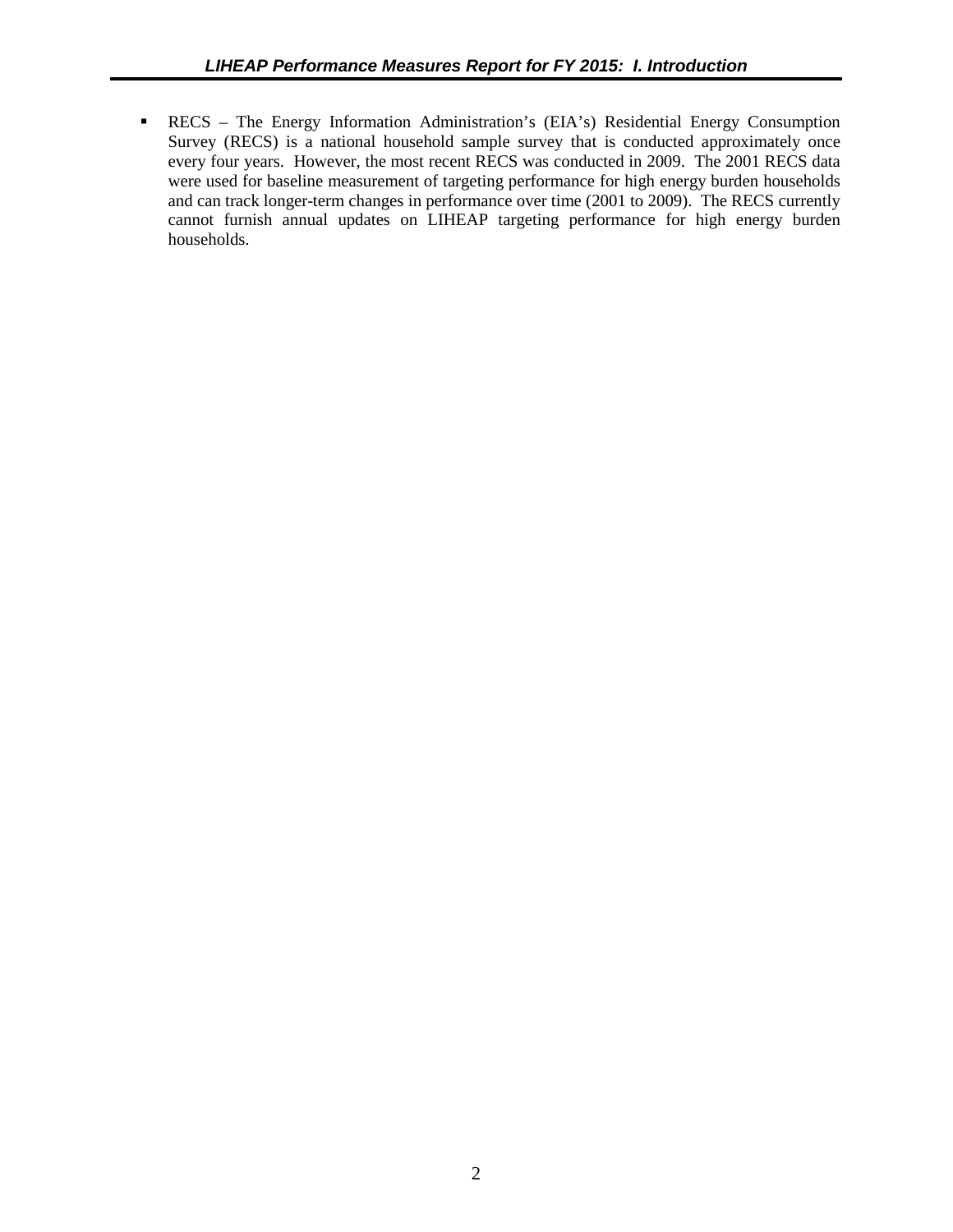# <span id="page-10-0"></span>**II. Federal LIHEAP Targeting Performance**

The Government Performance and Results Act of 1993 (GPRA), as amended, focuses on program results to provide Congress with objective information on the achievement of statutory objectives or program goals. The resulting performance data are to be used in making decisions on budget and appropriation levels.

ACF's budget justification for Congress, which contains the LIHEAP performance plan, takes into account the fact that the federal government does not provide LIHEAP assistance to the public. Instead, the federal government provides funds to states, certain federal- or state-recognized Indian tribes and tribal organizations, and insular areas to administer LIHEAP at the local level. The LIHEAP performance plan also takes into account the fact that LIHEAP is a block grant whereby LIHEAP grantees have broad flexibility to design their programs, within very broad federal guidelines, to meet the needs of their citizens.

This report describes ACF's approach to LIHEAP performance measurement and discusses the findings from ACF-funded research on performance measurement for LIHEAP, including:

- LIHEAP Performance Plan Review of national LIHEAP program goals, national LIHEAP performance goals, and LIHEAP performance measures.
- **Performance Measurement Research Discussion of the findings from a study to assess the** validity of performance measurement estimation procedures and from an evaluation of the performance of LIHEAP with respect to serving the lowest-income households with the highest energy burdens.
- LIHEAP Performance Statistics Statistics that document the performance of LIHEAP in serving low income vulnerable and high-burden households.

# **LIHEAP program goals and performance goals**

LIHEAP is not an entitlement program. Therefore, the program's grantees are unable to serve all of the households that are income eligible under the federal maximum income eligibility standard. In FY 2015, about 16 percent of income eligible households received assistance with their heating costs through heating and/or winter/year-round crisis assistance. Given that limitation, the LIHEAP statute requires LIHEAP grantees to provide, in a timely manner, that the highest level of assistance will be furnished to those households that have the lowest incomes and the highest energy costs or needs in relation to income, taking into account family size. The LIHEAP statute identifies two groups of low income households as having the highest home energy needs:

- *Vulnerable Households*: Vulnerable households are those with at least one member that is a young child, an individual with disabilities, or a frail older individual. The statute does not define the terms "young children," "individuals with disabilities," and "frail older individuals." The primary concern is that such households face serious health risks if they do not have adequate heating or cooling in their homes. Health risks can include death from hypothermia or hyperthermia, and increased susceptibility to other health conditions such as stroke and heart attacks**.**
- *High-Burden Households*: High-burden households are those with the lowest incomes and highest home energy costs. The primary concern is that such households will face safety risks in trying to heat or cool their homes if they cannot pay their heating or cooling bills**.** Safety risks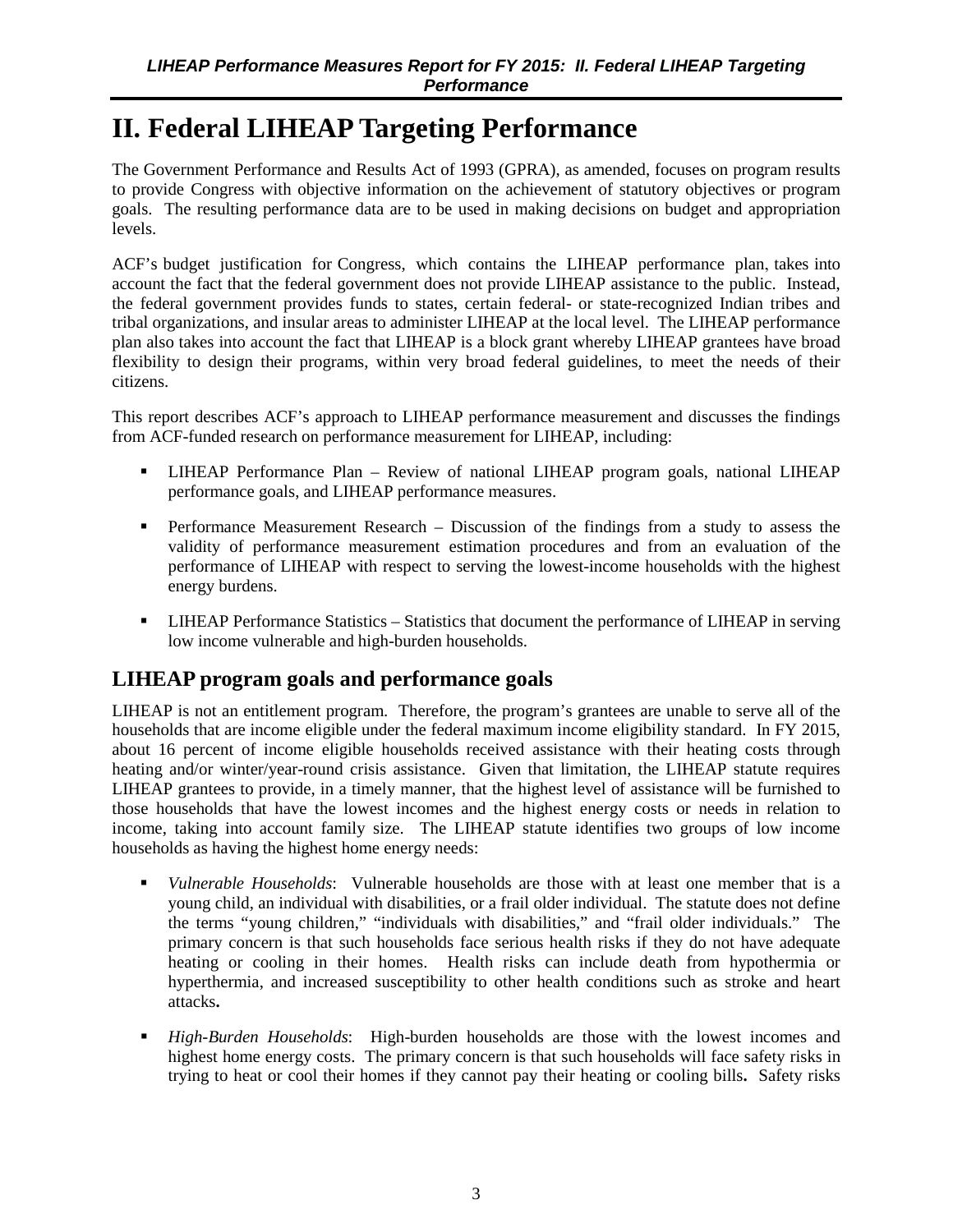<span id="page-11-0"></span>can include the use of makeshift heating sources or inoperative/faulty heating or cooling equipment that can lead to indoor fires, sickness, or asphyxiation**.**

The authorizing legislation requires states to design outreach procedures that target LIHEAP recipiency to income eligible vulnerable and high-burden households, and to design benefit computation procedures that target higher LIHEAP benefits to higher burden households.

Based on the authorizing legislation, LIHEAP's goal is to provide LIHEAP assistance to vulnerable households and high-energy burden households whose health and/or safety are endangered by living in homes without sufficient heating or cooling.

Based on the national LIHEAP program goals, ACF has focused its annual performance goals on targeting the availability of LIHEAP heating assistance to vulnerable low income households. Subject to the availability of data, ACF also is interested in the performance of LIHEAP with respect to targeting benefits to the highest-burden households.

## **Targeting index performance measures**

Performance goals must be measurable in order to determine if the goals are being achieved. ACF has developed a set of developmental performance measures (i.e., targeting indexes) that show the extent to which LIHEAP meets its performance goals. These measures, which are presented below, show LIHEAP's performance in targeting vulnerable and high-burden households:

 The **recipiency targeting index** quantifies recipiency targeting performance. The index is computed for a specific group of households by dividing the percent of LIHEAP recipient households that are members of the target group by the percent of all income eligible households that are members of the target group and then multiplying the result by 100. For example, if 25 percent of LIHEAP recipients are high-burden households and 20 percent of all income eligible households are high burden, the recipiency targeting index for high-burden households is 125 (100 times 25 divided by 20).

An index greater than 100 indicates that the target group's incidence in the LIHEAP recipient population is higher than that group's incidence in the income eligible population. An index less than 100 indicates that the target group's incidence in the LIHEAP-recipient population is lower than that group's incidence in the income eligible population.

 The **benefit targeting index** quantifies benefit targeting performance. The index is computed by dividing the mean LIHEAP benefit for a target group of recipients by the mean LIHEAP benefit for all recipient households and then multiplying the result by 100. For example, if high-burden household recipients have a mean benefit of \$250 and the mean benefit for all households is \$200, the benefit targeting index is 125 (100 times \$250 divided by \$200).

An index greater than 100 indicates that the target group is, on average, receiving more benefits than the overall recipient population. An index less than 100 indicates that the target group is, on average, receiving fewer benefits than the overall recipient population.

 The **burden reduction targeting index** quantifies burden reduction targeting performance. The index is computed by dividing the percent reduction in the median individual energy burden due to LIHEAP for a specified group of recipients by the percent reduction in the median individual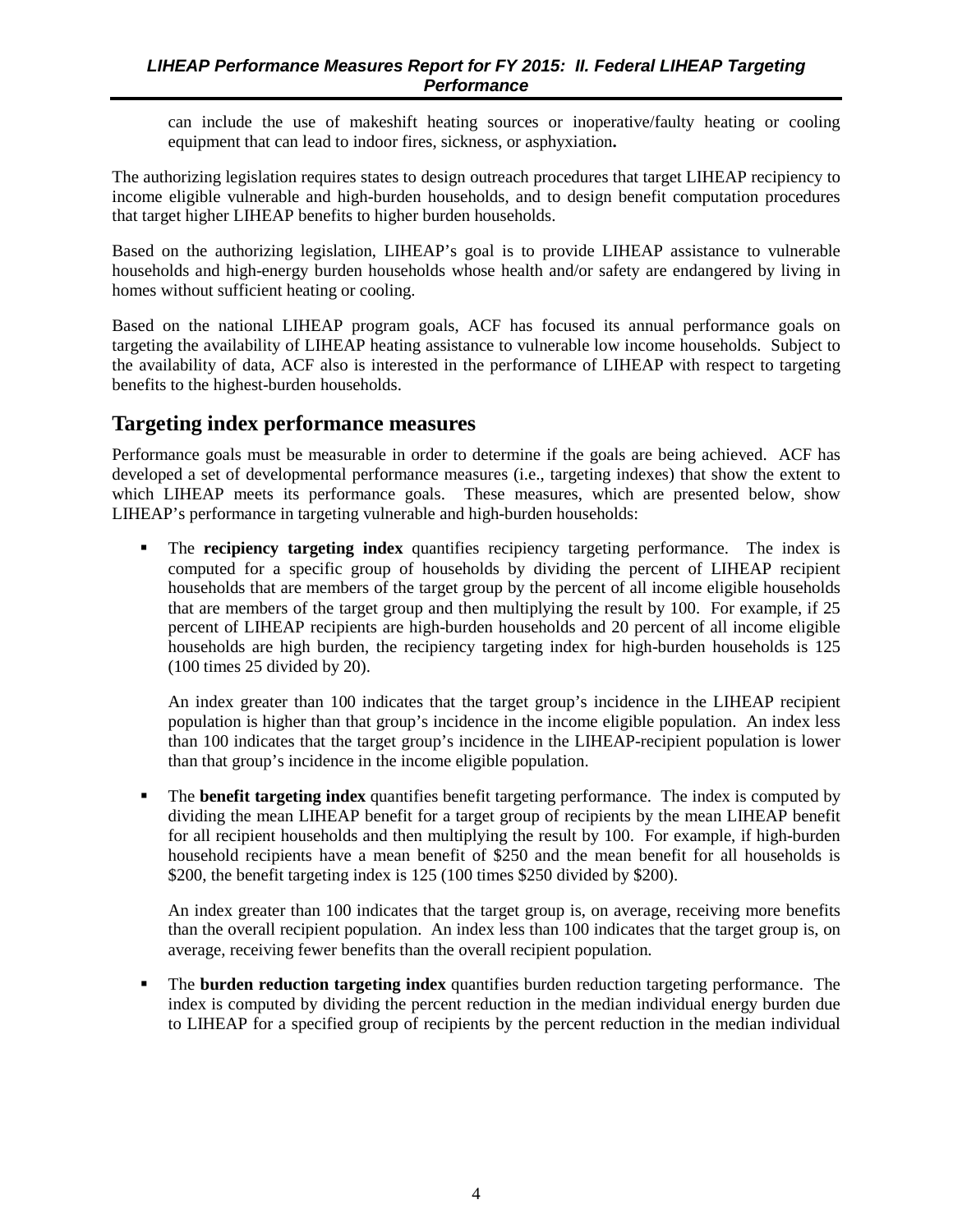energy burden due to LIHEAP for all recipients and then multiplying the result by 100.<sup>[4](#page-12-0)</sup> For example, if high burden recipients have their median individual energy burden reduced by 25 percent (e.g., from 8 percent of income to 6 percent of income) and all recipient households have their median individual energy burden reduced by 20 percent (e.g., from 5 percent of income to 4 percent of income), the burden reduction targeting index is 125 (100 times 25 divided by 20).

An index greater than 100 indicates that the specified group experiences, on average, a greater median individual energy burden reduction than the overall recipient population. An index less than 100 indicates that the specified group experiences, on average, a smaller median individual energy burden reduction than the overall recipient population.

The development of these indexes facilitates tracking of recipiency, benefit, and burden reduction performance for vulnerable and high-burden households.

- The recipiency performance data allow for outreach initiatives to improve recipiency targeting performance.
- The benefit and burden reduction performance data facilitate analysis of how different kinds of benefit determination procedures lead to different levels of benefit and burden reduction targeting performance.

The benefit targeting index and burden reduction targeting index are both useful measures, but they measure different aspects of benefit targeting.

- The benefit targeting index requires fewer data elements; it is a simple measure of how benefits for a particular group of recipient households compare to benefits for all recipient households.
- The burden reduction index is more comprehensive; it accounts for differences in both energy costs and benefit levels for the group of recipient households compared to energy costs and benefit levels for all recipient households.

The baseline data serve as a starting point against which the degree of change in LIHEAP targeting can be measured, analyzed, and attributed to federal performance enhancement initiatives. The baseline data also provide a roadmap from which ACF can set realistic recipiency performance targets (a quantitative statement of the degree of desired change) for those parts of the country in which targeting performance can be improved.

ACF's annual LIHEAP performance measures are:

- Increase the recipiency targeting index score of LIHEAP households having at least one member 60 years or older.
- **Maintain the recipiency targeting index score of LIHEAP households having at least one member** five years or younger.

Currently, there are no annual measures for the benefit targeting or burden reduction targeting indexes because the data that enter into these indexes are not available annually. The baseline value for the

<span id="page-12-0"></span><sup>&</sup>lt;sup>4</sup>In general, the mean (or average) is preferred to the median (or midpoint), as it is more informative. The mean, which is commonly called the average, is the sum of all values divided by the number of values. The median is the value at the midpoint in the distribution of values. LIHEAP benefit recipiency variables are not highly skewed (or distorted); therefore, mean benefits are used to compute the benefit targeting index. Energy burden variables, however, are highly skewed; thus the median energy burden, which is less affected by extreme values, is used to calculate the burden reduction index.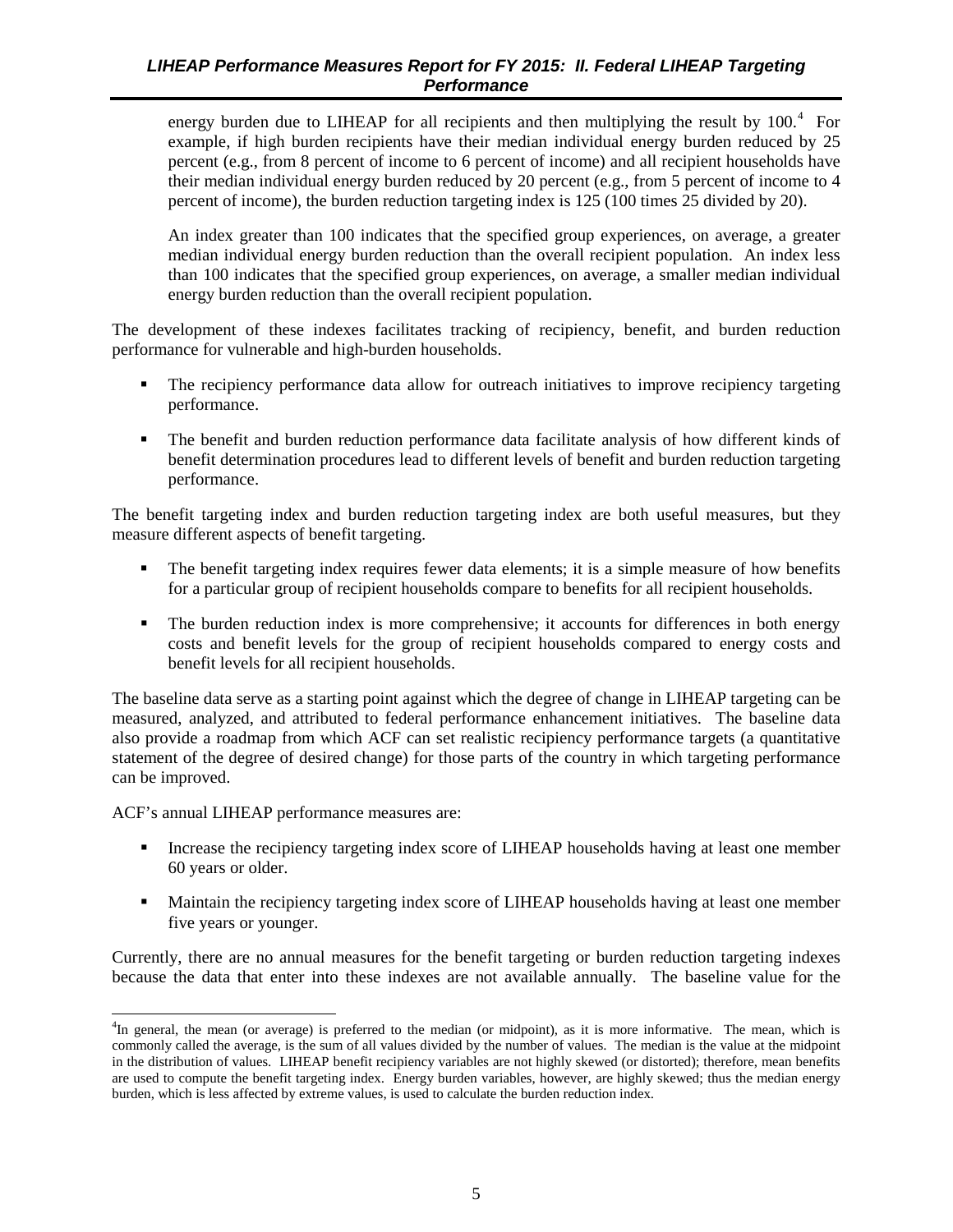<span id="page-13-0"></span>burden reduction targeting index was computed for 2001 using the Residential Energy Consumption Survey (RECS) LIHEAP Supplement. This index can be updated only as often as the RECS occurs, which is generally every four years. The last update to this index came from the 2009 RECS data.

However, in FY 2015, some grantees optionally collected data on LIHEAP assisted households necessary for reporting to HHS on LIHEAP benefit targeting and burden reduction targeting. Beginning in FY 2016, grantees will be required to collect and report these data to HHS, and grantees will be able to use these data to assess the status of their programs using the benefit targeting index and burden reduction targeting index. These are developmental measures that will be reviewed by HHS and grantees to assess their value in documenting the performance of the LIHEAP program.

### **Outcome performance measures**

ACF seeks to improve the way in which it measures LIHEAP's performance. LIHEAP supports Objective B of HHS's Goal 3: Promote economic and social well-being for individuals, families, and communities. However, the indicators that ACF uses to measure LIHEAP's performance, the young child and elderly recipiency targeting indexes, serve only as proxies for LIHEAP's outcomes. ACF intended these proxies to be replaced by more outcome-focused measures.

In June 2008, ACF established the LIHEAP Performance Measures Planning Work Group, consisting of State LIHEAP Directors and ACF staff. The Work Group developed a logic model which identifies the long-term goal of LIHEAP as providing LIHEAP recipients with continuous, safe, and affordable home energy service. The Work Group completed its work in January 2010 when it drafted a set of over 36 potential LIHEAP performance measures that could be useful to both the States and ACF. These draft measures are grouped into one of four tiers by type of LIHEAP assistance. Performance measures in tiers 1-3 are to be State-reported based on each State's ability to collect increasingly complex data. Tier 4 data are to be collected at the federal level.

In April 2010, ACF established a follow-up group, the LIHEAP Performance Measures Implementation Work Group (PMIWG), consisting of State LIHEAP Directors and ACF staff. The PMIWG works with stakeholders to evaluate grantees' ability to collect and report on newly established measures and also establishes definitions relating to the new measures. Some of the Work Group activities have included:

- Conducting a LIHEAP Performance Measures Needs Assessment Survey.
- Development of LIHEAP Process Guides on LIHEAP Performance Measurement Best Practices.
- Making presentations about LHIEAP Performance Measures at LIHEAP National Training conferences, National Energy Assistance Directors' Association (NEADA) meetings, and National Energy and Utility Affordability Coalition (NEUAC) conferences.
- Communicating the latest developments of LIHEAP Performance Measures through periodic newsletters.
- Contributing to the development and enhancement of the LIHEAP Performance Measurement Website.
- Working with ACF's Office of Community Services (OCS) to develop four new developmental LIHEAP Performance Measures that were approved by OMB in November 2014.
- These four new developmental LIHEAP Performance Measures include: 1) the benefit targeting index for high-burden LIHEAP recipient households; 2) the burden reduction targeting index for high-burden LIHEAP recipient households; 3) the number of LIHEAP recipient households for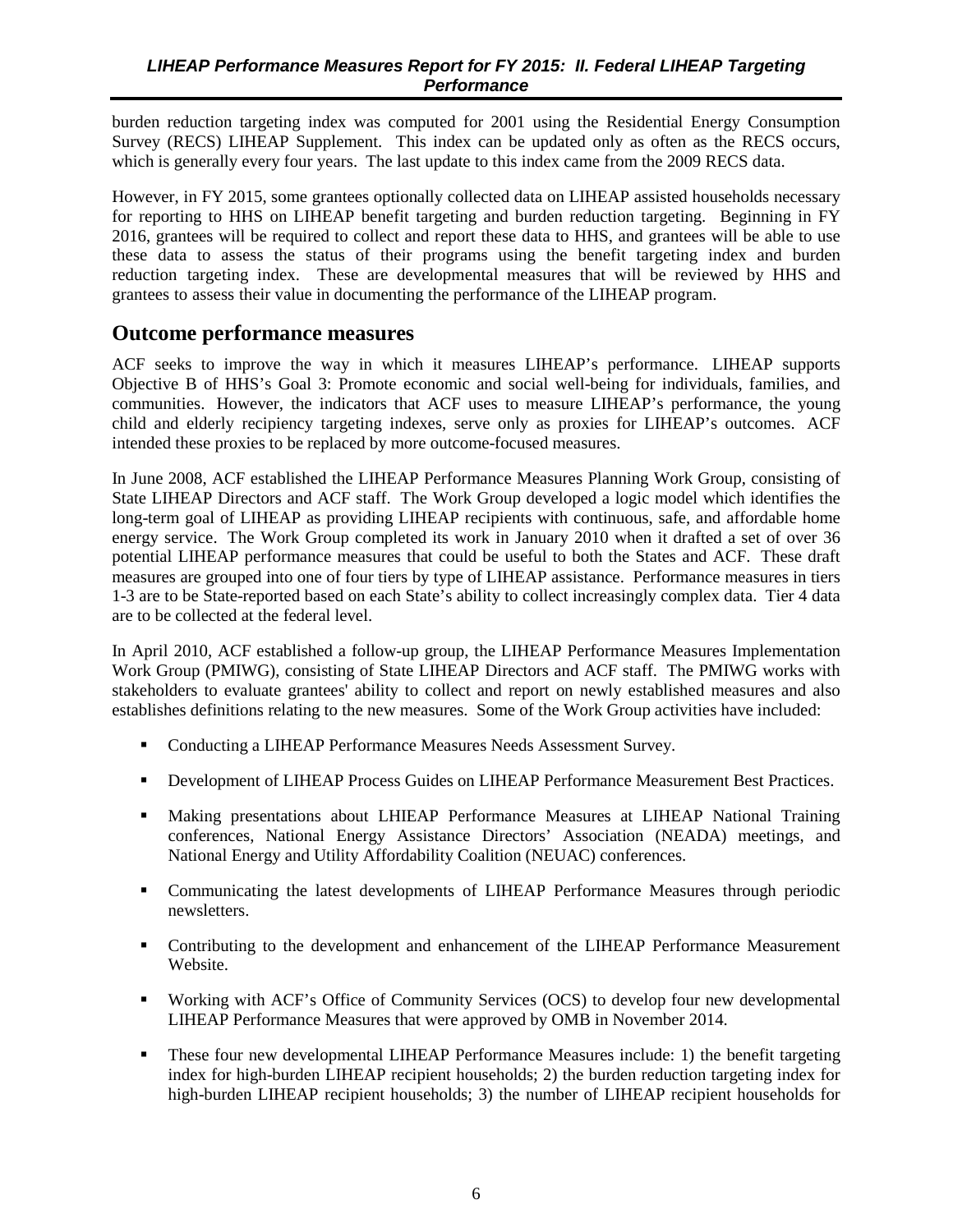<span id="page-14-0"></span>which LIHEAP restored home energy service; and 4) the number of LIHEAP recipient households for which LIHEAP prevented loss of home energy service.

 Serving as mentors on Performance Measures for other grantees that are working their way through the process.

The PMIWG will be active at least through September 2016. During the period from October 2012 through September 2016, they have been meeting monthly by teleconference (ten times per year) and inperson (twice each year), and have participated in very active sub-committee meetings.

### **Performance measurement research**

ACF has funded several studies to develop a better understanding of LIHEAP targeting performance measurement. Two of these studies recommended that ACF consider making changes in the performance measurement plan for LIHEAP.

- Validation Study The performance measurement validation study examined the available data sources for estimating the targeting indexes required by the performance measurement plan for LIHEAP and identified the data sources that furnished the most reliable data.<sup>[5](#page-14-1)</sup>
- Energy Burden Study The energy burden evaluation study used the 2001 RECS LIHEAP Supplement to measure the baseline performance of LIHEAP in serving high-burden households and to examine the competing demands associated with targeting vulnerable and high-burden households.<sup>[6](#page-14-2)</sup>

#### **Performance measurement data sources**

The ACF performance measurement plan for LIHEAP requires the development of recipiency targeting indexes for elderly households (i.e., households having at least one member age 60 years or older), young-child households (i.e., households having at least one member age 5 years or younger), and highburden households (i.e., households having an energy burden that exceeds an energy burden threshold). Data elements needed to compute the recipiency targeting indexes are:

- The target group's income eligible population The number of elderly, young child, and highburden households that are income eligible for LIHEAP.
- Target group recipients The number of elderly, young child, and high-burden households that are LIHEAP heating recipients.
- $\blacksquare$  The income eligible population The number of all LIHEAP income eligible households.
- LIHEAP heating recipients The number of all LIHEAP heating assistance recipients.

The performance measurement validation study and the energy burden study identified the most reliable data sources for the required data elements. The studies found that a number of different data sources were needed to furnish the most reliable data for the computation of targeting indexes, including:

<span id="page-14-1"></span><sup>5</sup> *LIHEAP Targeting Performance Measurement Statistics: GPRA Validation of Estimation Procedures*, September 2004, prepared by APPRISE Incorporated under PSC Order No. 043Y00471301D. [http://www.acf.hhs.gov/sites/default/files/ocs/gpra\\_validation\\_report\\_final.pdf](http://www.acf.hhs.gov/sites/default/files/ocs/gpra_validation_report_final.pdf) 

<span id="page-14-2"></span><sup>6</sup> *LIHEAP Energy Burden Evaluation Study*, July 2005, prepared by APPRISE Incorporated under PSC Order No. 043Y00471301D. [http://www.acf.hhs.gov/sites/default/files/ocs/study\\_july\\_05.doc](http://www.acf.hhs.gov/sites/default/files/ocs/study_july_05.doc)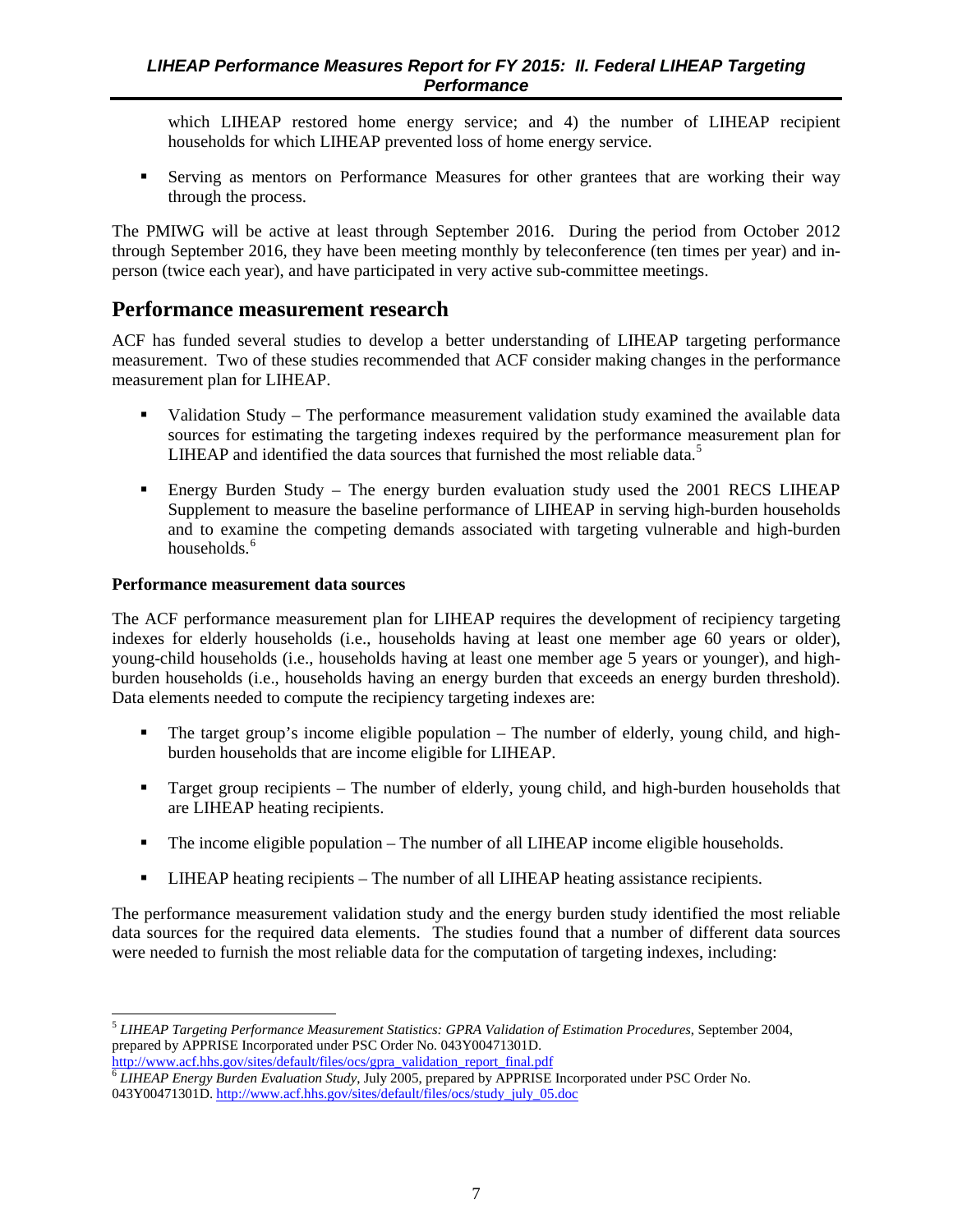- The income eligible population According to the U.S. Census Bureau, the CPS ASEC furnishes the most reliable national estimates of the number of income eligible households.<sup>[7](#page-15-0)</sup>
- $\blacksquare$  Income eligible vulnerable households The CPS ASEC furnishes the most reliable estimates of the number of income eligible vulnerable households (i.e., elderly households and young-child households).
- LIHEAP heating recipients The annual *LIHEAP Household Report* furnished by state LIHEAP administrators to ACF furnish the most reliable estimates of the number of heating assistance recipient households in each state.
- Vulnerable household heating recipients The annual *LIHEAP Household Report* furnished by state LIHEAP administrators to ACF furnish the most reliable estimates of the number of vulnerable heating assistance recipient households in each state.
- Income eligible high-burden households The RECS furnishes the most reliable estimates of the number of income eligible high-burden households.
- High burden heating recipients The RECS LIHEAP Supplement furnishes the most reliable estimates of the number of high burden recipient households.

The following data sources are used in reporting on LIHEAP targeting performance for this report:

- State annual *LIHEAP Household Report* ACF set a goal for the states to submit their final *LIHEAP Household Report for Federal Fiscal Year (FFY) 2015* by December 31, 2015. Each *LIHEAP Household Report* needs to be received, reviewed, processed, and compared against data from each state's *LIHEAP Grantee Survey* that was conducted in February 2016 as part of the *LIHEAP Performance Data Form for Federal Fiscal Year (FFY) 2015*. The data on the number of LIHEAP households assisted in FY 2015 will be included in the *LIHEAP Report to Congress* for FY 2015.
- CPS ASEC The CPS ASEC is a national household sample survey that is conducted monthly by the Bureau of the Census. The CPS ASEC includes data that allow one to characterize household demographic characteristics. The CPS ASEC is the best source of annual national data for estimating the number of income eligible households and the number of income eligible vulnerable households. The CPS ASEC data needed to prepare performance statistics for FY 2015 were available in October 2015.
- The RECS The EIA's RECS is a national household sample survey that is conducted approximately once every four years. However, the most recent survey for which the necessary data is available was conducted in 2009. The RECS data were used in 2001 for baseline measurement of targeting performance for high energy burden households and can track longerterm changes in performance over time (2001 to 2009). The RECS currently cannot furnish annual updates on LIHEAP targeting performance for high energy burden households.

#### **Targeting performance for high-burden households**

With the available data, the annual reporting of LIHEAP recipiency targeting index scores includes updates for vulnerable households but not for high energy burden households. To develop a better understanding of the value of targeting performance data for high energy burden households, ACF

<span id="page-15-0"></span><sup>7</sup> "Income: Guidance for Data Users – Which Source to Use." U.S. Census Bureau. Revised March 1, 2016. [http://www.census.gov/topics/income-poverty/income/guidance/data-sources.html.](http://www.census.gov/topics/income-poverty/income/guidance/data-sources.html)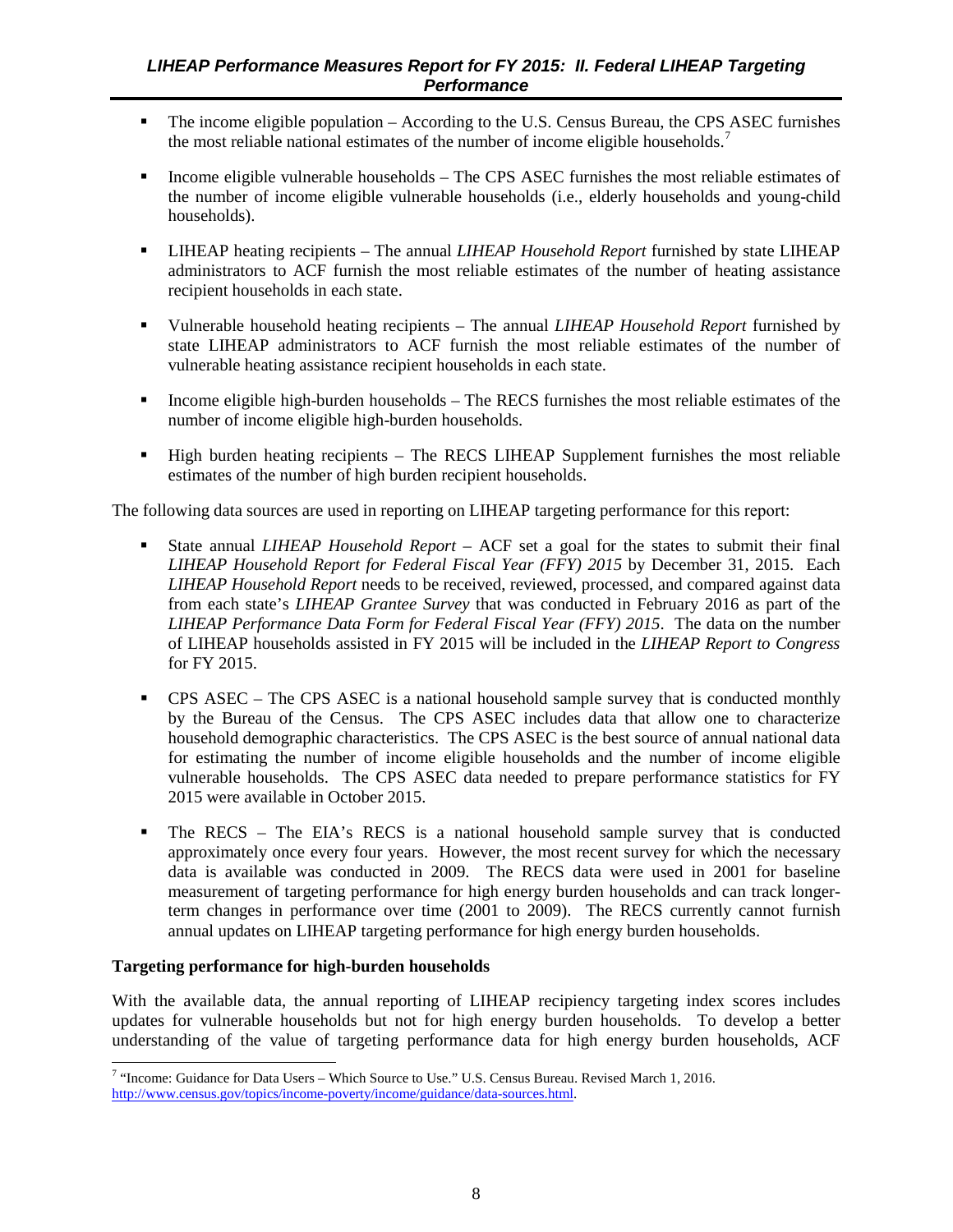commissioned the *LIHEAP Energy Burden Evaluation Study* (2005). The purposes of that study included:

- Targeting Measure the extent to which LIHEAP is serving the lowest income households that have the highest energy burdens.
- **Performance goals Assessment of the importance of the performance goal of increasing the** percent of LIHEAP recipient households having the lowest incomes and the highest energy costs.
- Measurement Identification of procedures that can be used to measure performance of LIHEAP with respect to the goal of increasing the percentage, among LIHEAP recipient households, of those households with the lowest incomes and the highest energy costs (i.e. high energy burden households).

The study furnished the following information to ACF with respect to targeting of high energy burden households.<sup>[8](#page-16-0)</sup>

- Targeting The study found that, for FY 2001, the recipiency targeting index for high home energy burden households was 170, indicating that households with a high home energy burden were served at a significantly higher rate than were other income-eligible households. The study furnished a baseline statistic from which changes in targeting to high energy burden households can be compared.
- Performance goals The study demonstrated that it is important to include a goal of targeting high energy burden households in the performance plan for LIHEAP. The LIHEAP statute gives equal status to the goals of targeting vulnerable households and high energy burden households. Performance goals that are limited to targeting of elderly and young-child households encourage LIHEAP grantees to give preference to low burden vulnerable households over high-burden households that do not have a vulnerable household member.
- Measurement The study identified options for collecting annual data on high energy burden recipient households.

In addition, the *LIHEAP Energy Burden Evaluation Study* (2005) examined two other performance indicators – the benefit targeting index and the burden reduction targeting index. The study furnished baseline measures for these indicators and discussed the value and challenges of including those benefit and burden reduction targeting indicators in the performance plan for LIHEAP. These indexes were updated for FY 2005 and FY 2010 using the 2005 and 2009 RECS.

<span id="page-16-0"></span><sup>&</sup>lt;sup>8</sup> The study developed an operational definition of "high burden," though the statute offers no such definition. The study's definition is used here. This study defined high energy burden as the "energy share" of severe housing (shelter) burden. Severe housing burden is considered by some researchers to be 50% of income. (See Cushing N. Dolbeare. 2001. "Housing Affordability: Challenge and Context." Cityscape: A Journal of Policy Development and Research, (5)2:111-130. A Publication of the U.S. Department of Housing and Urban Development, Office of Policy Development and Research.) The median total residential energy costs for households at or below 150 percent of the HHS's Poverty Guidelines are 21.8 percent of housing costs. This study defined a residential energy burden of 10.9 percent of income as a high burden, moderate energy burden as costs at or above 6.5 percent of income but less than 10.9 percent of income, and low energy burden as costs less than 6.5 percent of income. Heating and cooling expenditures comprise 39.3 percent of total residential energy expenditures for all households. Therefore, high home energy burden is defined for purposes of this study as heating and cooling costs that exceed 4.3 percent of income. Moderate home energy burden is defined as heating and cooling costs above 2.6 percent of income but less than 4.3 percent of income.  $\overline{a}$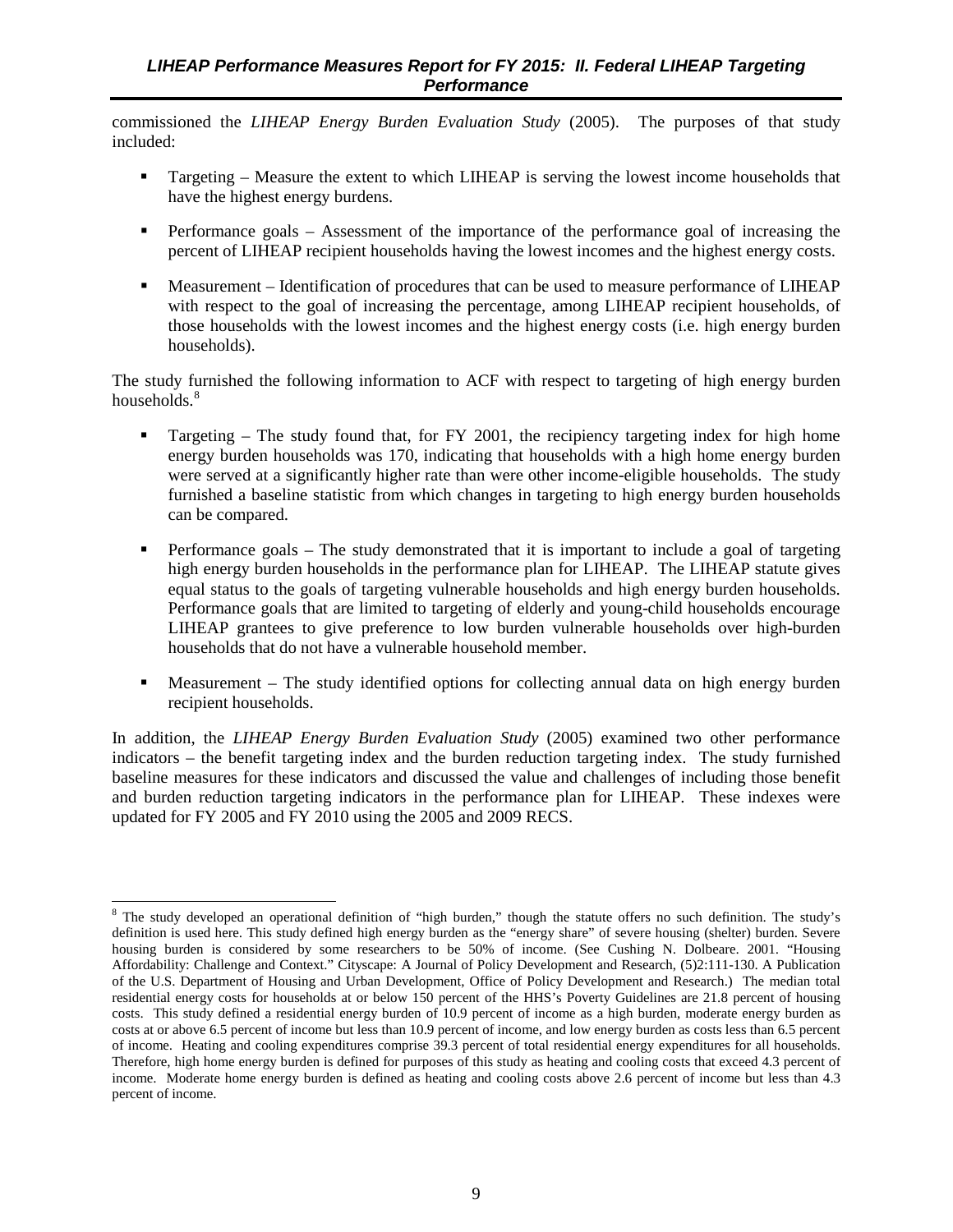#### <span id="page-17-0"></span>**Performance measurement statistics**

Table 2-1a and Table 2-1b show the LIHEAP recipiency targeting performance measures from FY 2003 through FY 2015. The first column shows the fiscal year. The second column shows the performance targets (to be reached), and the third column shows the targeting index scores that were achieved. FY 2003 was the baseline year for both measures.

For measure 1A, the baseline targeting index score of 79 indicates that LIHEAP recipient households with an elderly member were not being effectively targeted with LIHEAP benefits within the income eligible population of households with elderly members in FY 2003. From FY 2004 to FY 2011, the targeting index scores for households with an elderly member fluctuated between 73 and 79. In FY 2012, the targeting index score for households with an elderly member increased to 83, exceeding both the target and the baseline targeting index score for that year. In FY 2013, the targeting index score for households with an elderly member increased to 84, exceeding the baseline targeting index score but falling short of the fiscal year target of 85. In FY 2014, the targeting index score for households with an elderly member decreased to 80, exceeding the baseline targeting index score but falling short of the fiscal year target of 84. In FY 2015, the targeting index score for households with an elderly member increased to 81, exceeding both the baseline targeting index score of 79 and fiscal year target score of 80.

For measure 1B, the baseline targeting index score of 122 indicates that LIHEAP recipient households with a young child member were being effectively targeted with LIHEAP benefits within the income eligible population of households with young children in FY 2003. From FY 2004 to FY 2011, targeting index scores for households with a young child fluctuated between 110 and 122. However, in FY 2012, the targeting index score for households with a young child decreased to 114, which fell short of the fiscal year target and the baseline targeting index score. In FY 2013, the targeting index score for households with a young child increased to 117, exceeding the fiscal year target of 116 but falling short of the baseline targeting index score. In FY 2014, the targeting index score for households with a young child decreased to 112, falling short of both the fiscal year target of 117 and baseline targeting index score. In FY 2015, the targeting index score for households with a young child decreased to 107, falling short of both the fiscal year target score of 112 and baseline targeting index score.

**Table 2-1a. LIHEAP recipiency targeting performance measure 1A: Increase the recipiency targeting index score of LIHEAP households having at least one member 60 years or older (reported for FY 2003 – FY 2015)**

| <b>Fiscal</b><br>Year | <b>Target</b> | <b>Result</b> |
|-----------------------|---------------|---------------|
| <b>FY 15</b>          | 80            | 81            |
| <b>FY 14</b>          | 84            | 80            |
| FY 13                 | 85            | 84            |
| <b>FY 12</b>          | 80            | 83            |
| <b>FY 11</b>          | 75            | 78            |
| <b>FY 10</b>          | 78            | 74            |
| FY 09                 | 96            | 76            |
| <b>FY 08</b>          | 96            | 76            |
| FY 07                 | 94            | 78            |
| <b>FY 06</b>          | 92            | 77            |
| <b>FY 05</b>          | 84            | 79            |
| FY 04                 | 82            | 78            |
| FY 03                 | Baseline      | 79            |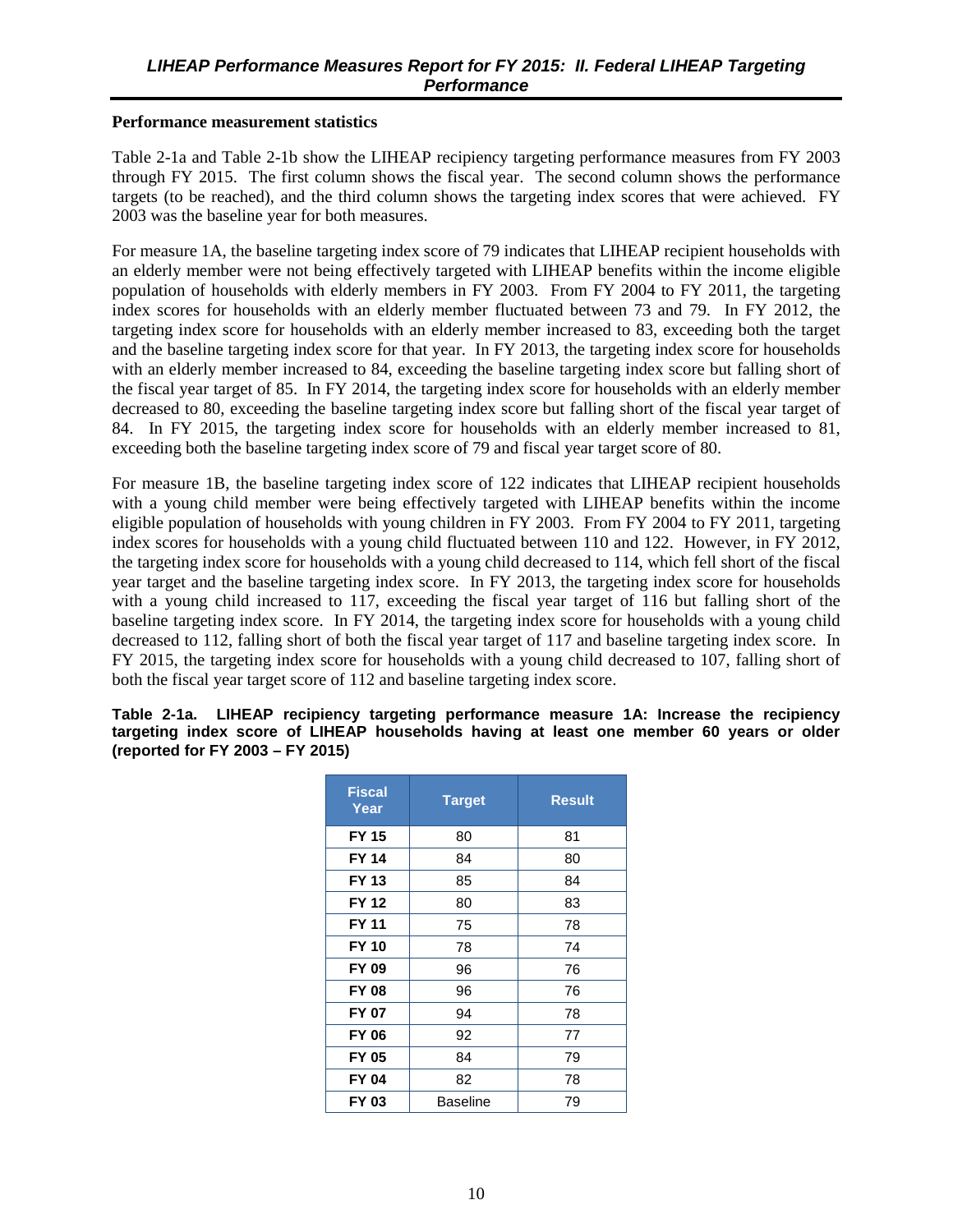SOURCE: HHS Administrative Data — such data for FY 2015 are preliminary; thus the actual figures may differ.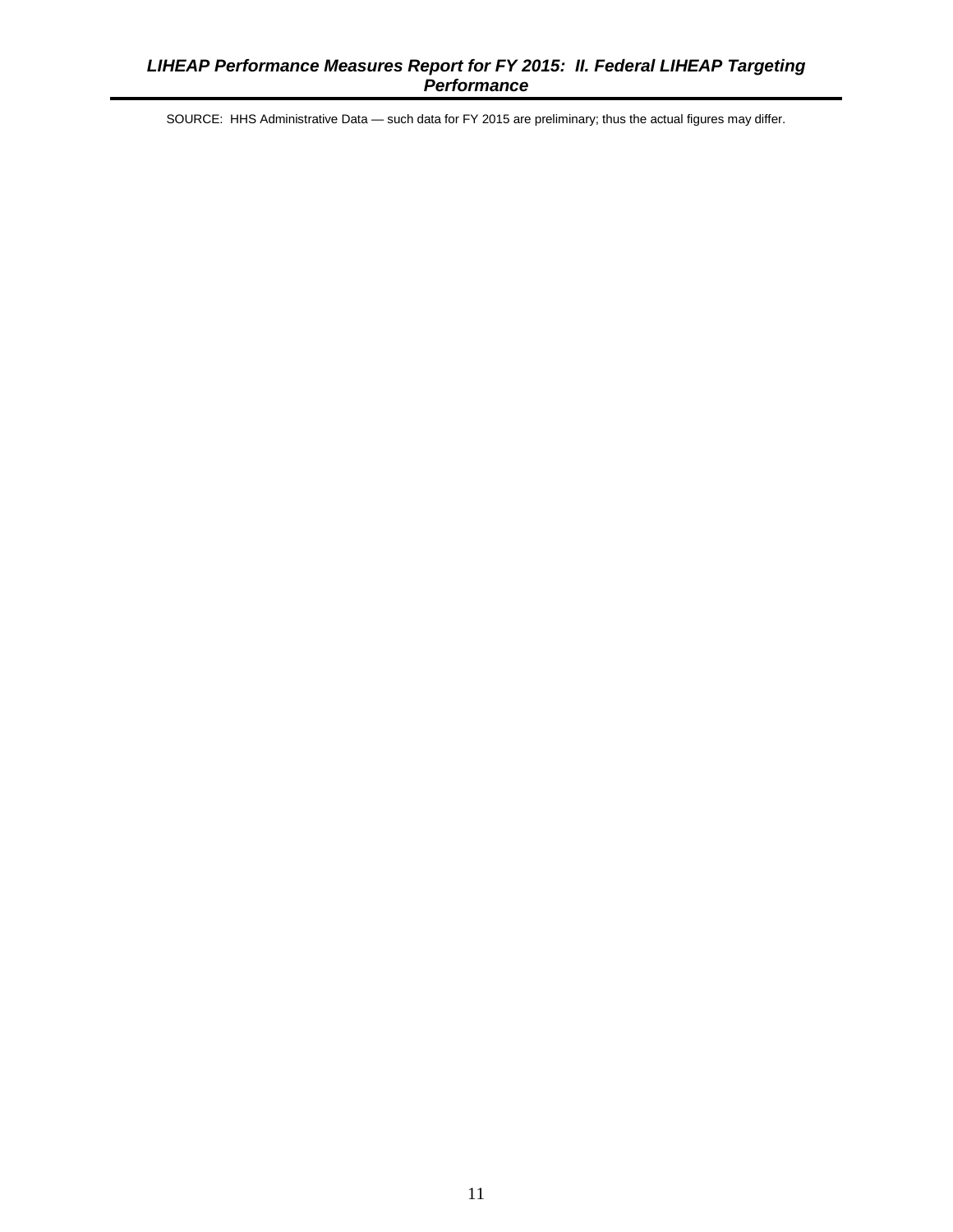<span id="page-19-0"></span>**Table 2-1b. LIHEAP recipiency targeting performance measure 1A: Increase the recipiency targeting index score of LIHEAP households having at least one member five years or younger (reported for FY 2003 – FY 2015)** 

| <b>Fiscal</b><br>Year | <b>Target</b> | <b>Result</b> |
|-----------------------|---------------|---------------|
| <b>FY 15</b>          | 112           | 107           |
| <b>FY 14</b>          | 117           | 112           |
| FY 13                 | 116           | 117           |
| <b>FY 12</b>          | 124           | 114           |
| FY 11                 | 110           | 122           |
| <b>FY 10</b>          | 110           | 118           |
| <b>FY 09</b>          | 122           | 117           |
| <b>FY 08</b>          | 122           | 110           |
| FY 07                 | 122           | 110           |
| FY 06                 | 122           | 112           |
| <b>FY 05</b>          | 122           | 113           |
| FY 04                 | 122           | 115           |
| FY 03                 | Baseline      | 122           |

SOURCE: HHS Administrative Data — such data for FY 2015 are preliminary; thus the actual figures may differ.

As noted above, the *LIHEAP Energy Burden Evaluation Study* developed baseline statistics on high energy burden household targeting. That study recommended that measurement of targeting to high energy burden households is important since LIHEAP's statutory mandate is to serve the households "with the lowest incomes, that pay a high proportion of household income for home energy, primarily in meeting their immediate home energy needs."

Table 2-2 shows the national and regional recipiency targeting indexes for high home energy burden households for FY 2001, FY 2005, and FY 2010. The 2001 RECS, the 2001 RECS LIHEAP Supplement, the 2005 RECS, and the 2009 RECS were used to develop these statistics. These statistics demonstrate that, except for the Northeast region in FY 2005 and FY 2010, LIHEAP was targeting high-burden households.<sup>[9](#page-19-1)</sup> However, FY 2010 targeting index scores indicate a significant decrease in targeting high-burden households compared to the FY 2001 baseline scores.

 $\overline{a}$ 

<span id="page-19-1"></span><sup>&</sup>lt;sup>9</sup> The RECS LIHEAP Supplement was first introduced into the RECS in 2001. Because the design was experimental, no variance models were developed for the data file. As a result, it is difficult to develop a precise estimate of variances for statistics developed from the RECS LIHEAP Supplement. Preliminary analysis indicates that the FY 2001 targeting indexes in Table 2-2 are statistically different from 100 while the FY 2001 targeting indexes shown in Tables 2-3 and 2-4 are not statistically different from 100. Therefore, the null hypothesis that high burden households and households that are not high burden are served at the same rate can be rejected, while the null hypothesis that LIHEAP benefits and burden reduction are the same for high burden households and households that are not high burden cannot be rejected. The FY 2005 and FY 2010 targeting indexes in Table 2- 2 and 2-4 are statistically different from 100 at the national level but not at the regional level, while the targeting indexes shown in Tables 2-3 are not statistically different from 100 at either regional or national level.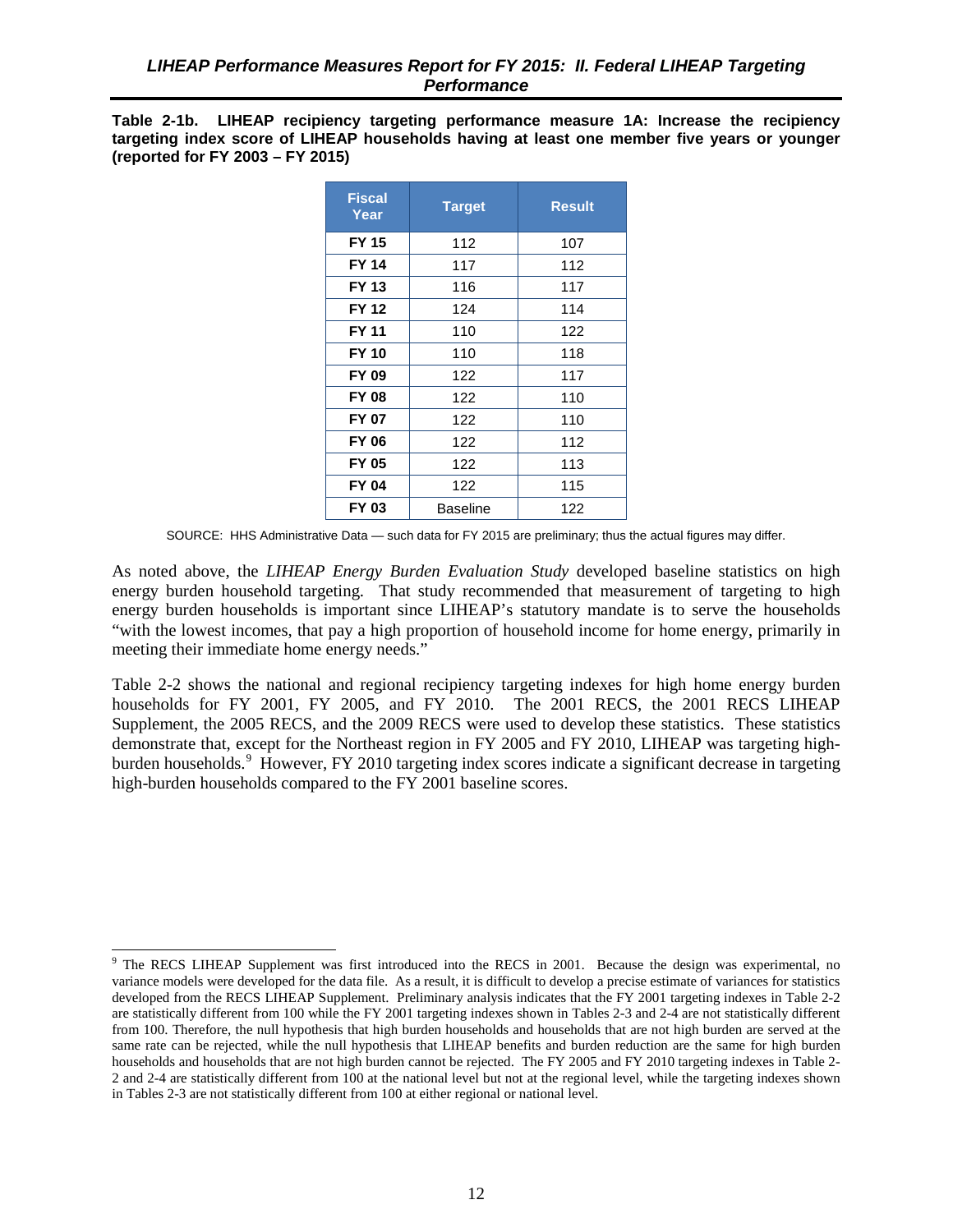<span id="page-20-0"></span>**Table 2-2. LIHEAP recipiency targeting index of high-burden households by region for FY 2001 from the 2001 RECS and the 2001 RECS LIHEAP Supplement, for FY 2005 from the 2005 RECS, and for FY 2010 from the 2009 RECS.** 

| <b>Region</b>        | <b>FY 2001</b> | <b>FY 2005</b> | <b>FY 2010</b> |
|----------------------|----------------|----------------|----------------|
| <b>Northeast</b>     | 163            | 99             | 92             |
| Midwest              | 132            | 116            | 112            |
| <b>South</b>         | 155            | 119            | 101            |
| West                 | 293            | 184            | 112            |
| <b>United States</b> | 170            | 122            | 112            |

The energy burden evaluation study also furnished estimates of the benefit and burden reduction targeting indexes for FY 2001. These indexes were updated for FY 2005 and FY 2010 using the 2005 and 2009 RECS data. Benefit and burden reduction targeting are not part of the performance plan for LIHEAP. However, the study concluded that those indexes were consistent with the statutory mandate to furnish the highest benefits "to those households which have the lowest incomes and the highest energy costs or needs in relation to income."

Table 2-3 shows national and regional benefit targeting indexes and Table 2-4 shows national and regional burden reduction targeting indexes. In FY 2001, at the national level and in all regions, highburden households received slightly higher average benefits than did households that did not have high burdens. The benefit targeting index scores for FY 2001 and FY 2010 were similar to one another and they were slightly higher at the national level and in most regions than those in FY 2005. However, Table 2-4 shows that at the national level and in all regions, high-burden households experienced lower burden reductions than did households that did not have a high burden. From FY 2001 to FY 2005, burden reduction index scores decreased for all regions. From FY 2005 to FY 2010, burden reduction index scores increased for all regions but not to the level of FY 2001 baseline scores.

**Table 2-3. LIHEAP benefit targeting index of high-burden households by region for FY 2001 from the 2001 RECS and the 2001 RECS LIHEAP Supplement, for FY 2005 from the 2005 RECS, and for FY 2010 from the 2009 RECS** 

| <b>Region</b>        | <b>FY 2001</b> | <b>FY 2005</b> | <b>FY 2010</b> |
|----------------------|----------------|----------------|----------------|
| <b>Northeast</b>     | 103            | 104            | 105            |
| <b>Midwest</b>       | 108            | 104            | 107            |
| <b>South</b>         | 110            | 81             | 102            |
| West                 | 124            | 119            | 109            |
| <b>United States</b> | 109            | 101            | 108            |

**Table 2-4. LIHEAP burden reduction targeting of high-burden households by region for FY 2001 from the 2001 RECS and the 2001 RECS LIHEAP Supplement, for FY 2005 from the 2005 RECS, and for FY 2010 from the 2009 RECS** 

| <b>Region</b>        | <b>FY 2001</b> | <b>FY 2005</b> | <b>FY 2010</b> |
|----------------------|----------------|----------------|----------------|
| <b>Northeast</b>     | 96             | 74             | 93             |
| <b>Midwest</b>       | 93             | 70             | 90             |
| <b>South</b>         | 98             | 84             | 89             |
| West                 | 86             | 60             | 68             |
| <b>United States</b> | 94             |                | 82             |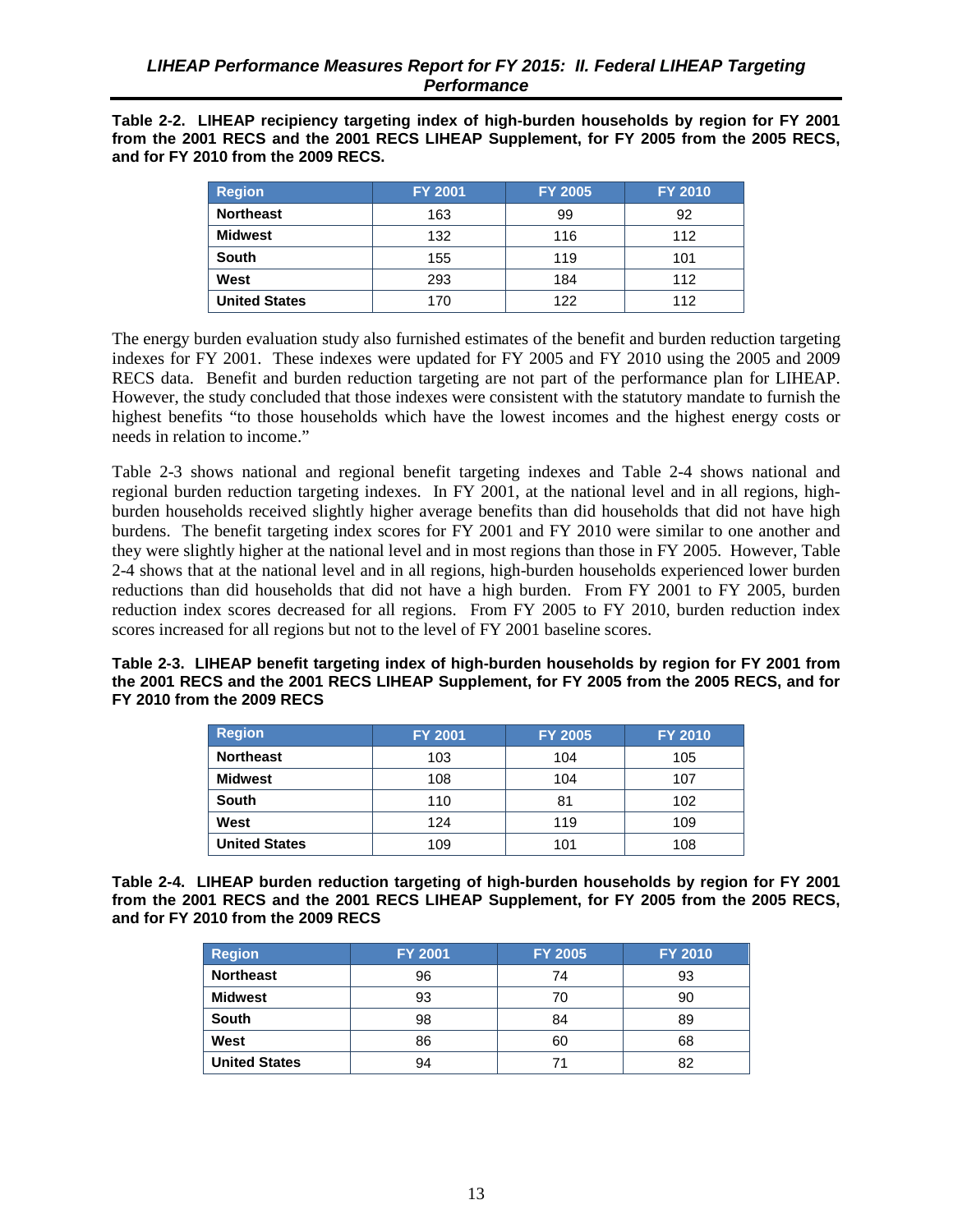## <span id="page-21-0"></span>**Uses of LIHEAP performance data**

Performance targeting index data can be useful for both LIHEAP grantees and ACF, as described below.

#### **LIHEAP grantee use of targeting indexes**

Individual LIHEAP grantees can use the recipiency targeting indexes to examine the effectiveness of their outreach to households with vulnerable members.<sup>[10](#page-21-1)</sup>

- In absolute terms, if a given group has a recipiency targeting index over 100, then that group's incidence in the LIHEAP-recipient population is higher than that group's incidence in the income eligible population.
- In relative terms, if a given group has a higher recipiency targeting index than another group, then the given group has been targeted relative to the other group. For example, if the index for elderly households is 90 and the index for non-vulnerable households is 75, then elderly households are targeted at a higher rate than non-vulnerable households are.

Individual LIHEAP grantees can use the benefit and burden reduction targeting indexes to examine the effectiveness of their benefit determination procedures in serving households with vulnerable members and households with high energy burdens.<sup>[11](#page-21-2)</sup>

- In absolute terms, if a given group has a benefit or burden reduction targeting index greater than 100, then that group has a higher average benefit (benefit targeting index) or experiences a greater median burden reduction (burden reduction index) than the recipient population has or experiences. If a group has a benefit or burden reduction targeting index less than 100, then that group has a lower average benefit (benefit targeting index) or experiences a smaller median burden reduction (burden reduction index) than the recipient population has or experiences.
- In relative terms, if a given group has a higher benefit or burden reduction targeting index than another group, then the given group has been targeted relative to the other group. For example, if the benefit targeting index for elderly households is 90 and the benefit targeting index for nonvulnerable households is 75, then elderly households have higher average benefits than nonvulnerable households. Likewise, if the burden reduction targeting index for elderly households is 90 and the burden reduction targeting index for non-vulnerable households is 75, then elderly households have a greater percentage reduction in median energy burden.

Grantees can use the targeting measures to gauge their current targeting performance and to track changes in targeting performance over time.

#### **ACF's use of targeting indexes**

ACF uses national and regional targeting indexes to examine the targeting performance of LIHEAP and to measure changes in performance over time. In so doing, ACF has found that the national recipiency targeting indexes indicate that elderly households face difficulty in enrolling in LIHEAP as compared to

<span id="page-21-1"></span><sup>&</sup>lt;sup>10</sup> LIHEAP grantees have the ability to create these recipiency targeting indexes using recipient counts from the states' *LIHEAP Household Report* and the federally and/or state income eligible population estimates provided by ACF in the *Low Income Home Energy Data* report (previously, Appendix B of the *LIHEAP Home Energy Notebook*). For FY 2006 and 2007, ACF released information on the rankings of the states in terms of recipiency targeting indexes. In addition, ACF funded a study that classified states' targeting performance in FY 2007 through FY 2010 in five broad categories. That study is available in Section V of the *LIHEAP Home Energy Notebook for FY 2011*: [https://www.acf.hhs.gov/sites/default/files/ocs/fy2011\\_hen\\_final.pdf](https://www.acf.hhs.gov/sites/default/files/ocs/fy2011_hen_final.pdf) 

<span id="page-21-2"></span> $11$  LIHEAP grantees have the benefit data needed to create benefit targeting indexes. If they calculate household energy burdens for their recipients, LIHEAP grantees can also create burden reduction indexes.